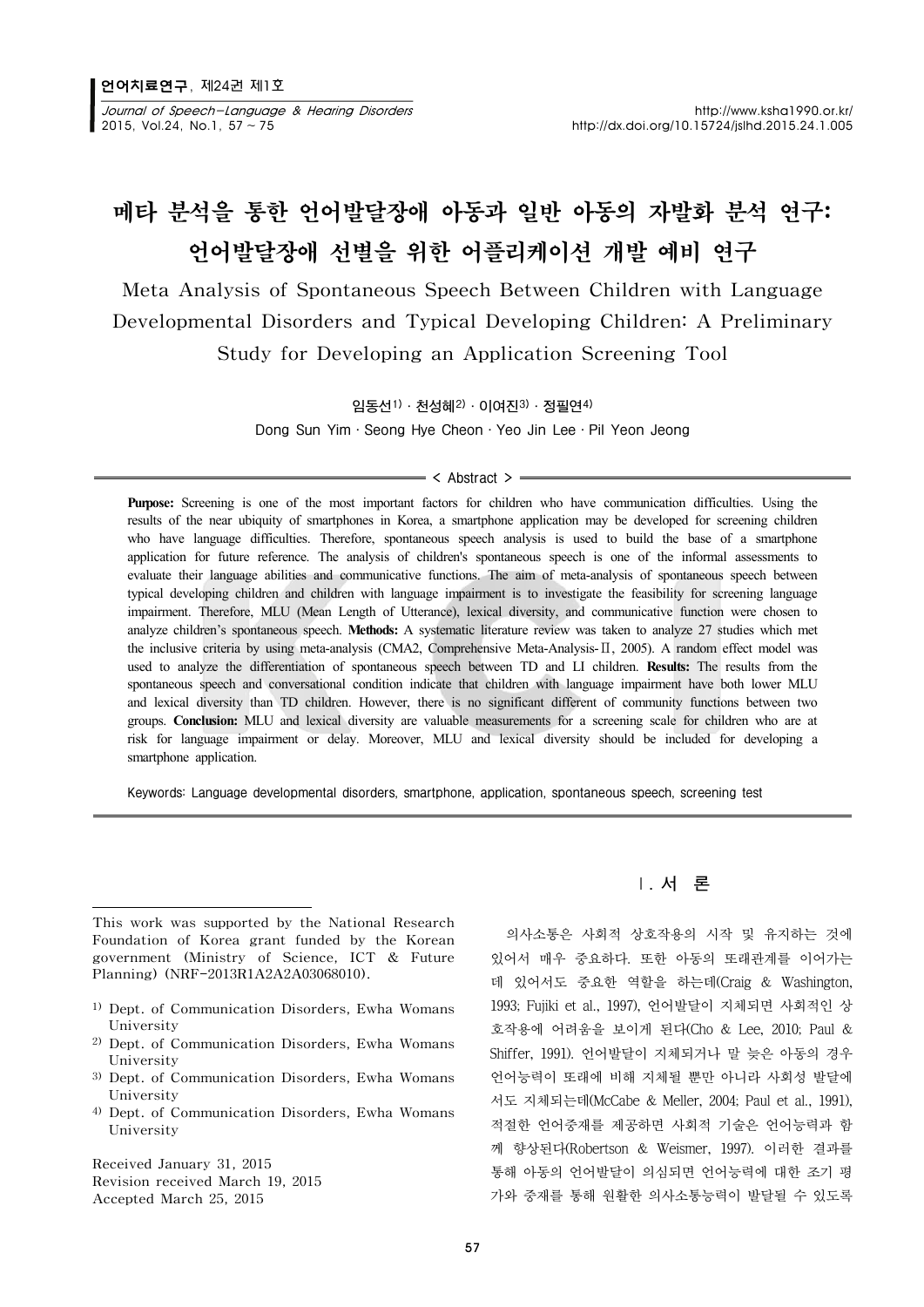도와야 한다는 것을 알 수 있다. 이같이 조기 중재를 제공하 기 위해서는 그 이전에 선별 및 평가가 이루어져야 한다.

이를 위해 첫째, 의사소통장애의 위험 여부를 평가하기 위한 선별검사를 실시하는 것이다(Kim, 2002). 현재 우리나 라에서 사용되고 있는 언어 선별검사 도구는 제한적이며, 36개월 미만을 대상으로 하며 부모의 보고로 이루어져있다 (Song, 2011). 그러나 부모의 보고가 언어능력을 평가할 수 있는 지표가 될 수는 있지만 주관적인 견해에 따라 신뢰도 에 영향을 미칠 수 있다. 따라서 36개월 미만뿐만 아니라 36 개월 이상의 아동까지 대상으로 하고, 부모의 보고보다 신 뢰도가 높은 임상가의 직접 평가 등을 통해 언어능력을 선 별할 수 있는 평가가 필요하다.

둘째, 아동이 의사소통장애로 진단되는 경우에 중재의 목 표를 설정하는 데 언어평가의 목적이 있다(Kim, 2002). 가장 보편적으로 사용되는 언어평가 방법으로는 연령에 맞는 규 준집단 내에서 서열점수를 통해 언어발달지체 유무를 해석 할 수 있도록 하는 표준화된 검사 도구가 있다(Kim & Shin, 2007). 이러한 검사방법은 아동이 그림을 보고 이름을 대거 나 지시 받은 행동을 수동적으로 표현하는 경우가 주를 이 루기 때문에(Kim, 2000; Kim et al., 2009) 자연스러운 상황에 서 아동의 언어능력을 측정하는 것에는 한계가 있다.

대부분의 부모들은 스스로가 아동의 언어에 문제가 있다고 여기지 않는 이상 아동의 언어발달에 의구심을 갖거나 평가 를 의뢰하는 경우가 드물다. 특히 언어를 직접적으로 학습에 사용하게 되는 학령기나 비교 대상이 생기게 되는 유치원에 다니기 이전에는 아동의 언어발달에 크게 의구심을 갖지 않 는 경우가 있다. 현재 한국은 사설 기관 및 병원에서만 주로 언어재활이 이루어지고 있지만 한국과 다르게 공교육기관에 언어재활사가 아동의 언어발달에 도움을 주는 국외의 사례들 을 보면(Mecrow et al., 2010; Smith-Lock et al., 2013; Gillam et al., 2014), 국립학교에 언어재활사가 존재하기 때문에 우선 많은 사람들이 언어재활사를 인식하고 있으며 학교자체에서 담임교사에 의해 아동의 언어사용에 어려움이 있는 경우 바 로 평가를 의뢰 받아 아동의 언어에 대한 전반적인 발달을 알아볼 수 있다. 이렇듯 가정에서 알아채지 못한 아동의 지체 된 언어를 학교나 유치원에서 우선적으로 알아차리게 되는 경우 아동은 조기 중재를 제공받을 수 있는 기회가 주어진다. 이러한 한국 사회의 특성 때문에 언어발달이 지체된 아동들 이 조기 평가를 받지 못하게 되며 중재 시기가 늦어지게 된 다. 따라서 가정에서 아동의 언어발달장애를 간단하게 선별 할 수 있는 프로그램이 필요하다.

니혼게이자이신문에 따르면 2014년 우리나라의 스마트폰 보급률은 88.7%이며, 또한 한국에서 어머니들이 자녀의 의사 소통 증진을 위해 다양한 종류의 스마트 미디어를 사용하고

있는데 그 중 스마트폰이 가장 큰 비율을 차지하고 있었다고 보고되었다(Lee et al., 2013). 이렇듯 스마트폰의 접근성이 높은 한국 가정에서 아동의 언어발달장애 선별을 위해서는 스마트폰 어플리케이션의 개발과 적용이 필요하다. 이를 위 해 자연스러운 대화 상황에서 아동의 실제적인 언어 사용에 대한 정보를 얻을 수 있는 비표준화 검사인 자발화 분석을 어플리케이션 프로그램으로 사용하려고 한다. 자발화 분석은 아동의 발화를 다각도로 분석하는 것이 가능하다. 아동의 자 발화를 통해 아동의 언어, 조음, 유창성(Lee & Kim, 2012), 음성 등 다양한 정보를 수집할 수 있으나 본 연구에서는 이 중 언어적인 측면에 대해 비교 분석 하고자 한다.

자발화를 통해 언어능력을 분석하는 것은 일상생활과 비 슷한 환경에서 나타나는 발화를 통해 아동 언어의 강점과 약점을 찾을 수 있다는 장점을 가지는데(Price et al., 2010). 이러한 자발화 분석이 표준화된 언어 평가법과 상관관계가 높다는 보고가 있으며(Bornstein & Haynes, 1998; Ukrainetz & Blomquist, 2002), 특히 단순언어장애(Specific Language Impairment: SLI) 아동을 선별 및 진단하는 데에 있어 중요 한 도구로서 선행 연구들을 통해 검토된 바 있다(Coggins et al., 1987; Dunn et al, 1996; Fey, 1986; Lund & Duchan, 1988; Miller & Chapman, 1981; Norris & Hoffman, 1990). 이 러한 결과를 통해 자발화 상황에서 아동의 언어능력에 대해 평가하는 것이 중요하고, 임상적으로 매우 유용하다는 것을 알 수 있다(Constanza-Smith, 2010; Heilmann et al., 2010; Tomasello & Stahl, 2004). 따라서 자발화 수집을 통한 언어 표본 분석은 표준화된 언어검사 이상의 정보를 제공하며 언 어발달장애의 선별을 위한 임상적인 도구로 사용될 수 있다 는 것을 확인할 수 있다(Kim, 2013; Fleming & Harris, 2008).

자발화 분석은 아동의 발화 양과 어휘다양도 및 평균발 화길이(Mean Length of Utterance: MLU)(Lee & Kim, 1999; Lee & Kim, 2003; Watkins et al., 1995; Owen & Leonard, 2002; Klee et al., 2004; Thordardottir & Namazi, 2007), 대 화의 개시, 응답하기와 요구하기와 같은 의사소통기능에 대 한 정보를 얻을 수 있다. 이러한 자발화 분석을 통해 얻을 수 있는 내용으로는 첫째, 아동의 발화 양을 측정하였을 때 연령과 발화 양 간에 정적인 상관관계가 있으며, 평균발화 길이 또한 연령에 따라 정적 상관관계가 있는 것으로 나타 났다(Kim, 1997; Jung & Yoon, 2013). 특히 일반 아동에 비 해 언어발달지체 아동이 유의하게 평균발화길이가 낮은 것 으로 보고되고 있다(Lee & Kim, 1999; Rice et al., 2010). 따 라서 아동의 발화 길이가 또래에 비해 짧다면 언어발달장애 를 의심해볼 수 있을 것이다. 그러나 동일한 연령일지라도 언어사용에서 개인차가 나타날 수 있고(Bates et al., 1995), 연구마다 언어발달장애 아동과 일반 아동 간에 차이가 있기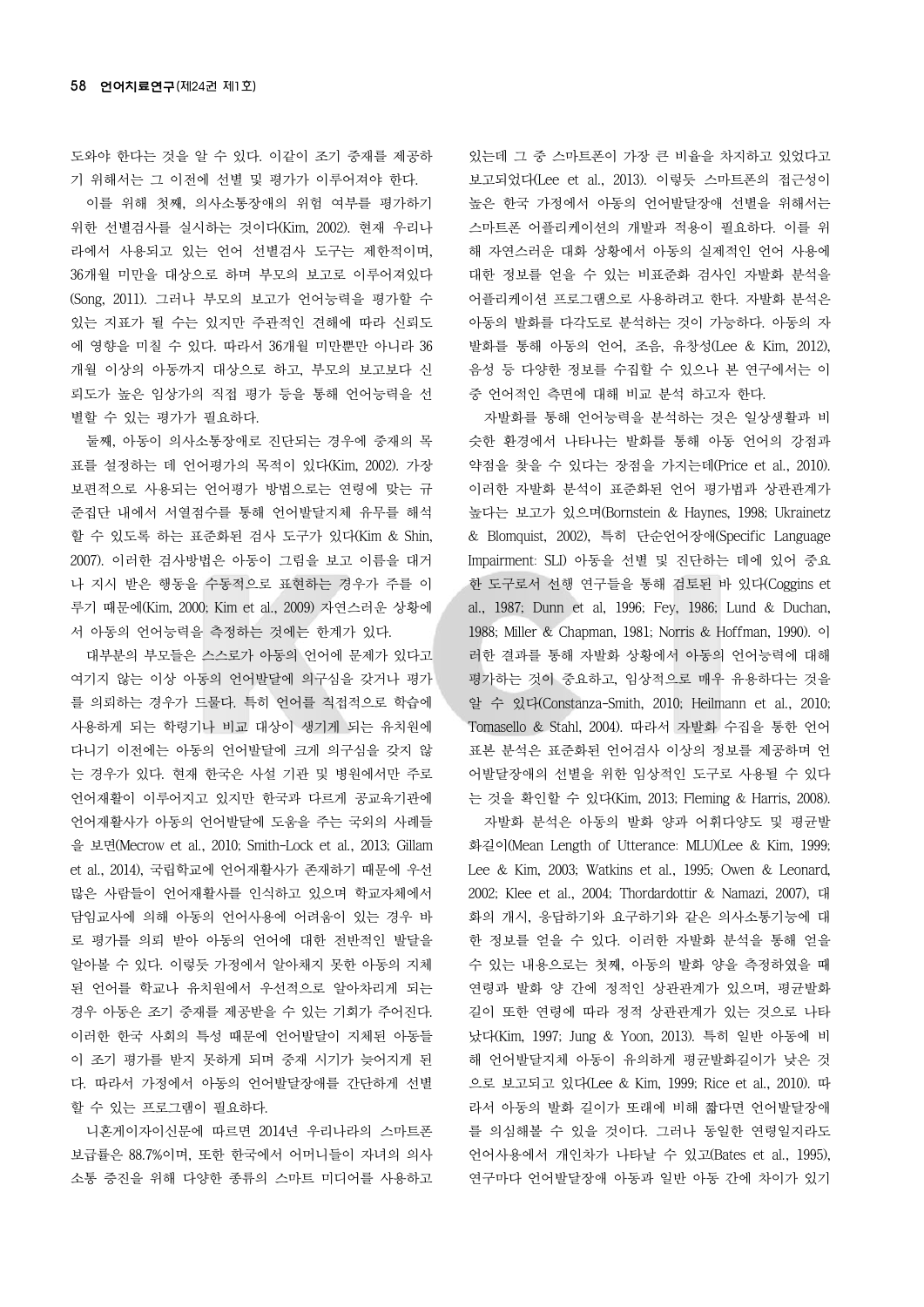때문에 여러 연구들의 결과를 종합하여 자발화를 통한 언어 발달장애의 선별 가능성을 연구해 볼 필요가 있다.

둘째, 자발화를 통한 어휘다양도 분석을 통해 아동이 실 제 사용하는 표현어휘의 다양성을 분석할 수 있다(Yoon et al., 2014). 선행연구에 의하면 일반 아동과 언어장애 아동 간 어휘다양도에서 유의한 차이가 있으며(Owen & Leonard, 2002), 언어장애 아동이 일반 아동에 비해 더 제한된 어휘를 사용한다(Klee et al., 2004; Hewitta et al., 2005; Rice et al., 2010; Grinstead et el., 2013). 아동은 성장함에 따라 다양한 어휘를 사용하게 되는데 표현하는 어휘의 양이 또래에 비해 현저하게 낮다면 아동의 언어발달이 지체되는지 여부를 판 별할 수 있을 것이다. 전체 어휘의 양과 상관없이 언어장애 아동은 어휘다양도가 일반 아동에 비해 유의하게 낮은데 (Lee & Kim, 1999; Redmond, 2004). 이러한 결과는 자발화 분석을 통한 어휘다양도 분석 결과가 아동의 언어발달 지연 여부를 선별하는 데에 유용한 도구가 될 수 있음을 지지하 는 연구 결과라 할 수 있다(Aram et al., 1993).

셋째, 자발화를 통한 의사소통기능의 분석에 대한 연구들 을 살펴보면 단순언어장애 아동은 또래에 비해 사회언어를 구사하는 것에 어려움을 보이며(Craig & Washington, 1993; Fujiki et al., 1997), 구어나 비구어적인 개시(initiation)도 제한 적인 것으로 나타났다(Liiva & Cleave, 2005). 또한 상호작용 상황에서 소극적인 모습을 보이기도 하는데, 상대방의 말에 적절히 반응하는 것에도 어려움을 보인다(Fey, 1986). 이렇듯 이 자발화 상황에서의 의사소통기능에 있어서도 언어발달장 애 아동은 일반 아동과 차이를 보이는 것을 확인할 수 있다.

자발화를 통한 언어 평가는 다양한 장애군의 언어능력 평가를 위해 사용되어 왔고, 표준화된 검사와 마찬가지로 일반 아동과 차이가 있다는 결과를 제시하고 있다. 예를 들 어, 자폐 아동을 대상으로 한 연구에서는 일반 아동에 비해 언어능력에서 차이가 있다는 결과를 보여줌으로써 언어능력 을 평가하는 데에 있어 표준화 검사와 자발화분석의 결과는 유의한 차이가 없다고 보고하였다(Condouris et al., 2003). 또한 일반 아동과 언어발달장애의 아동을 대상으로 한 자발 화 연구에서도 두 집단 간 언어능력에서 차이가 있다는 결 과를 보여주고 있다(Lee & Kim, 1999; Lee & Kim, 2003; Watkins et al., 1995; Owen & Leonard, 2002; Klee et al., 2004; Thordardottir & Namazi, 2007).

가정에서 사용할 수 있고 언어재활에 도움이 되는 스마 트 기기로는 현재 미국에서 개발되어 사용 중인 LENA (Language ENvironment Analysis)가 있다. 이 LENA는 가정 환경에서 사용되는 언어를 방대한 표본의 일반 아동의 발화 와 비교하여 수치화 시켜 나타내어 준다.

이 기기의 장점은 아동 및 부모의 발화를 양적으로 분석

하여 부모의 언어사용에 대해 긍정적인 영향을 통해 아동의 언어 사용에 도움을 주는 것뿐만 아니라(Suskind et al., 2013) 기기를 통해 분석되는 아동의 발화를 통해 청각장애 (Vandam et al., 2012), 자폐범주성 장애(Warlaumont et al., 2010)를 선별할 수 있다고 나타났다. 하지만 손쉽게 기기를 사용할 수 있는 장점에도 불구하고 기기의 값만 약 40만원 (\$399.00)이며 분석하기 위한 프로그램 및 부수적인 용품은 따로 구매해야하기 때문에 가정에서는 적용하기에 많은 경 제적 부담감이 따르게 된다.

이와 같이 자발화 분석을 통해 일반 아동과 언어발달장 애 아동의 언어능력을 평가하고자 많은 연구들이 실시되어 왔고, 집단 간 차이를 입증하고 있지만 이러한 연구 결과들 을 체계적으로 통합하고 통계적으로 검정한 연구는 이루어 지지 않은 실정이다. 메타분석이란 현재까지 이루어진 연구 결과들을 통합하기 위한 객관적인 방법으로(Oh, 2002; Green & Hall, 1984) 기존의 연구에 대한 규칙성을 밝힐 수 있어 연구 성과에 대한 비판과 분석에 적합한 방법이라고 할 수 있다(Allen, 1999).

따라서 본 연구의 목적은 언어발달장애를 선별할 수 있 는 스마트폰 어플리케이션을 개발하기 위한 기초연구로서 자발화 분석이 언어발달장애를 선별하는 도구가 될 수 있는 지 알아보는 것이다. 이를 위해 메타분석을 통해 국내외 연 구들을 종합적으로 검토하여 일반 아동 집단과 언어발달장 애 아동 집단 간 자발화에서 차이가 있는지 알아보고자 하 였다. 연구 질문은 다음과 같다.

첫째, 자발화 및 대화 상황에서 언어발달장애 아동과 일 반 아동 간의 발화길이 및 발화 양은 차이가 있는가? 둘째, 자발화 및 대화 상황에서 언어발달장애 아동과 일반 아동 간의 어휘 다양도는 차이가 있는가? 셋째, 자발화 및 대화 상황에서 언어발달장애 아동과 일반 아동 간의 의사소통 기 능은 차이가 있는가?

## Ⅱ. 연구 방법

#### 1. 문헌검색

자발화 및 대화 상황에서 일반 아동과 언어발달장애 아동 이 발화의 양, 발화 길이, 어휘다양도 및 의사소통 기능에서 차이가 나타나는지를 알아보기 위해 국내외 데이터베이스와 학술지 검색을 통해 관련 연구들을 수집하였다. 국내(RISS; DBPIA; 교보문고 스콜라)와 해외(Academic Search Complete; ERIC; CINAHL Plus with Full Text; SCOPUS; PsycoINFO; PudMed)의 9개 데이터베이스에서 검색하여 선정하였다.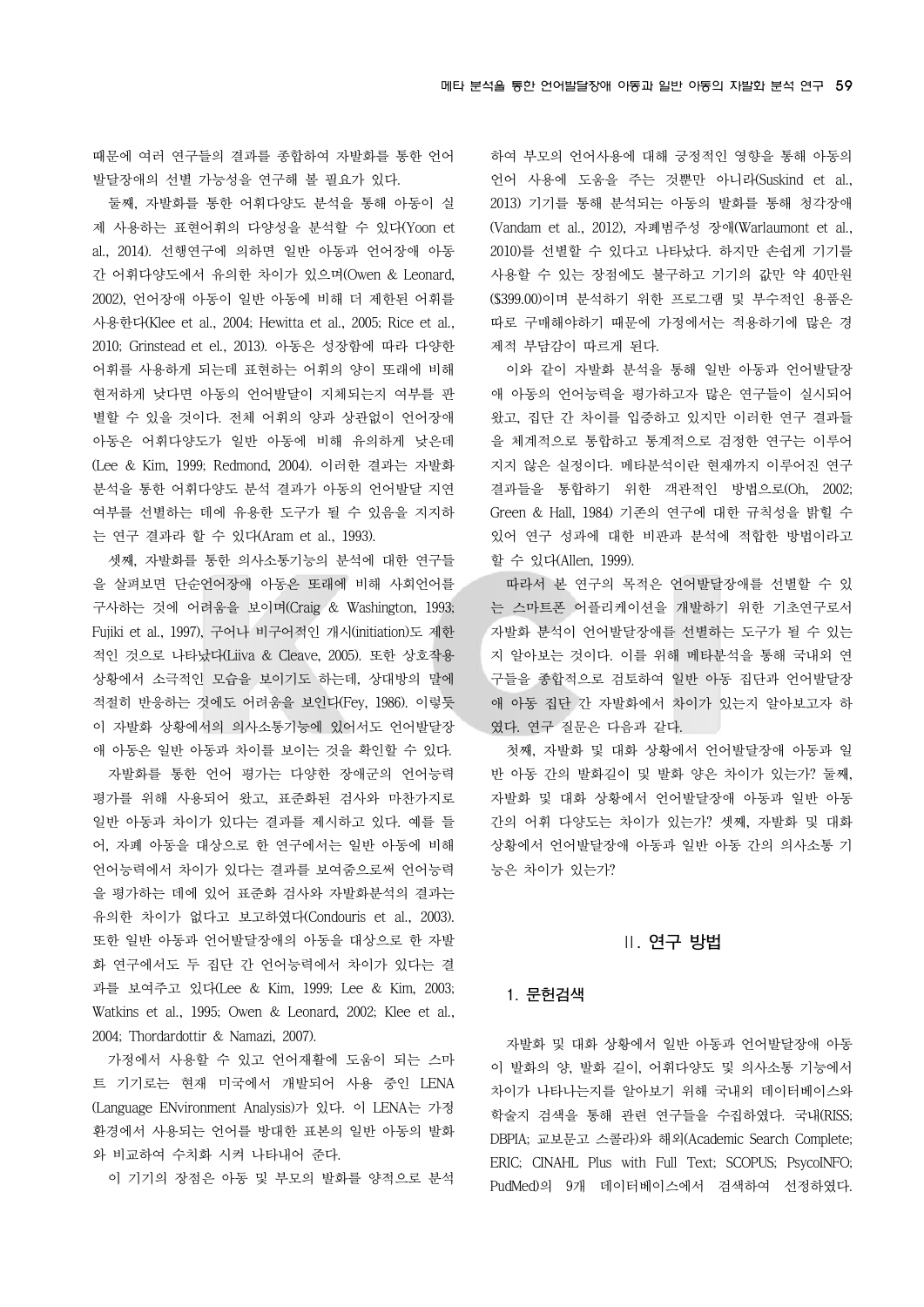2014년 6월 23일자로 제시된 순서에 따라 해외 데이터베이스 검색을 먼저 실시한 후 국내 데이터베이스를 검색하였다. 아 동, 자발화 또는 대화 상황, 장애군, 자발화 분석 유형을 각 각 'and'로 설정하고(예: children and spontaneous speech and SLI and mean length of utterance), 출판년도는 1990 년~2014년 사이에 국내외 학술지에 게재된 연구만으로 제한 하여 세부검색을 실시하였다. 주제어는 children, late talker, delayed language development, specific language impairments (SLI), spontaneous speech/utterance/language, conversation, mean length of utterance (MLU), lexical diversity, turn taking, communication function, initiation, response, 아동, 말 늦은 아동, 언어 발달 지체, 단순언어장 애, 자발화, 대화, 평균발화길이, 어휘 다양도, 대화차례 지키 기, 의사소통 기능, 개시, 반응으로 하였다.

### 2. 연구대상 논문의 선정기준

본 연구의 목적에 부합되는 기준에 따라 포함 및 제외 기 준은 다음과 같다. (1) 연구 설계 방법이 두 집단 비교 연구 를 포함하였고, 그 외의 연구는 제외하였다. (2) 연구대상은 단순언어장애 아동과 말 늦은 아동, 언어발달이 지체된 아 동(지능이 85 이상이고, 표준화된 언어 검사에서 –1∼-2SD 지체 혹은 또래에 비해 2세 지체된 경우를 포함하였고, 그 중 지적 장애, 자폐스펙트럼 등을 동반한 아동은 제외하였 다. 실험집단은 언어발달에 어려움을 보이는 아동이며 통제 집단은 일반 아동만을 대상으로 선정하였다. (3) 연구의 측 정방법으로는 자발화는 포함하였고, 자발화가 아닌 것은 제 외하였다. (4) 연구결과로 발화 양, 발화 길이, 어휘 다양도, 대화 차례 지키기, 의사소통 기능, 개시, 반응은 포함하였고, 그 외의 결과는 제외하였다. 연구의 선정 기준은 다음 표 1 과 같다. 주제어에 따라 1,467개의 논문을 1차적으로 분류하 였고, 선정기준에 따라 1,440개가 제외되어 총 27개의 논문 이 선정되었다. 그림 1에 선정과정을 제시하였다.

### 표 1. 연구의 선정기준 Table 1. Standard of selection

|                    | Inclusion criteria                                                    | Exclusion criteria                                                                                                                                             |
|--------------------|-----------------------------------------------------------------------|----------------------------------------------------------------------------------------------------------------------------------------------------------------|
| Research<br>design | Between subject<br>design                                             | Within subject<br>study, single subject<br>research, case study                                                                                                |
| Subject            | Late talker, language<br>delayed, SLI, typical<br>developing children | ASD(Autism<br>Spectrum Disorders),<br>intellectual disability,<br>stuttering, cleft palate,<br>hearing impairment,<br>articulation/phonologic<br>al impairment |

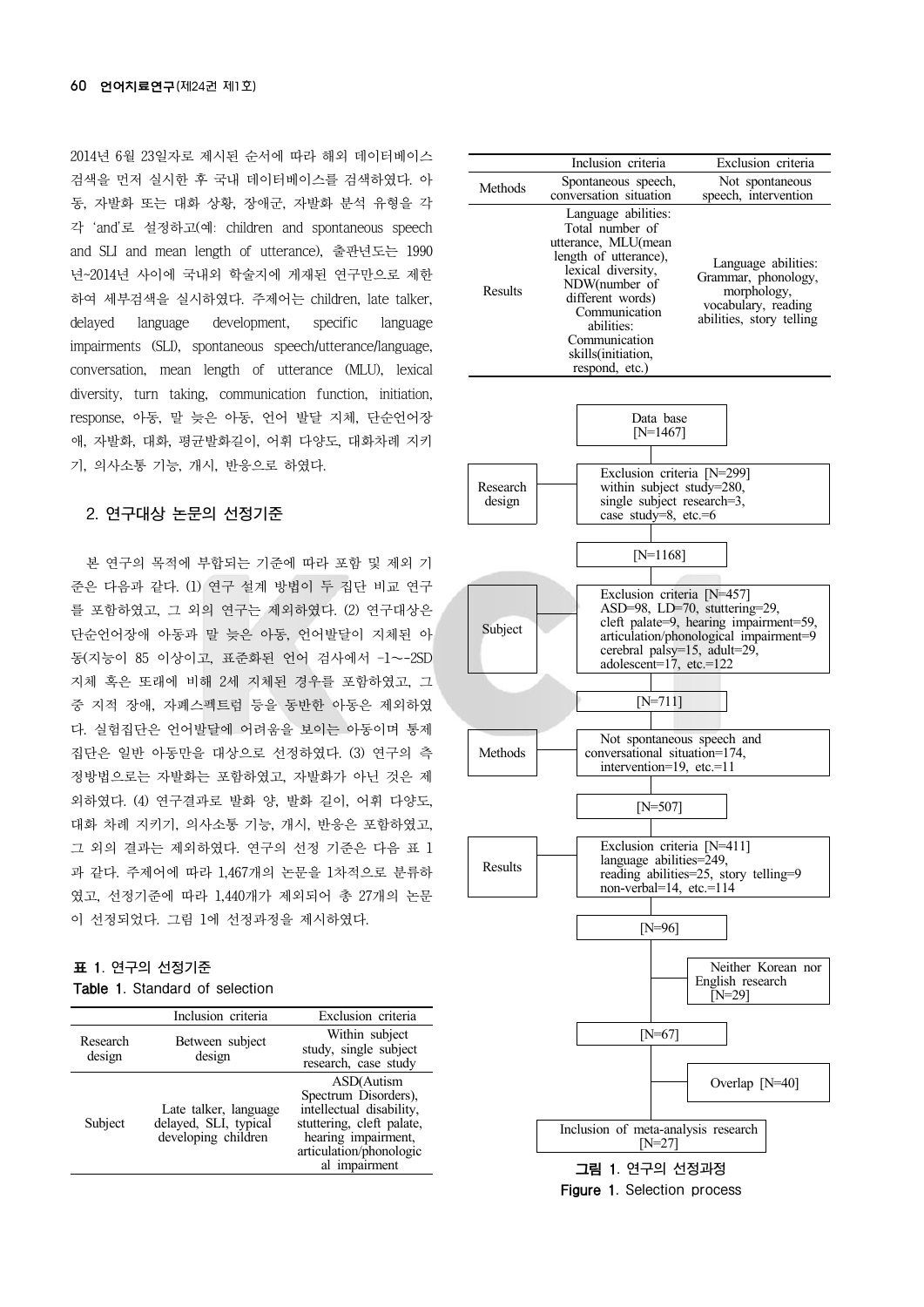#### 3. 자료의 분석

#### 1) 자료의 코딩

메타분석에 포함된 연구들은 연구자, 출판년도, 연구대상 의 유형, 연령, 각 집단에 할당된 연구대상의 수, 측정결과 에 따른 통계값으로 코딩하였다. 독립변인은 언어발달장애 아동의 자발화이고, 종속변인은 언어 및 의사소통 능력 항 목이었다.

#### 2) 연구의 질 평가

본 연구에 포함되어있는 논문들의 질적 평가를 위해 Gersten 등(2005)의 필수적 질 지표(Essential Quality Indicators)를 사용하여 3점 척도(3점: 적절, 2점: 불명확, 1점: 부적절)로 평가하였다. 질적 평가는 대상자에 대한 정보, 연 구방법에 대한 명확한 설명, 통제집단에 대한 설명, 연구의 목적과 관련된 결과의 측정 항목을 평가한 결과 총 27개의 논문 중 26개의 논문이 평균 3점으로 모든 항목에서 적절한 것으로 나타났다(Brinton et al., 1997; Grinstead, et al., 2013; Hewitta et al., 2005; Hwang, 2008; Johnston, 2001; Klee et al., 2004; Lee & Kim, 1999; Lee & Lee, 2013; Leonard et al., 1999; Liiva & Cleave, 2005; Ooi & Wong, 2012; MacRoy-Higgins & Kaufman, 2012; Owen & Leonard, 2002; Redmond, 2004; Rescorla et al., 2000; Rescorla et al., 2001; Rice et al., 1991; Rice et al., 2010; Rice et al., 2006; Thordardottir, 2008; Thordardottir & Namazi, 2007; Thordardottir & Weismer, 2001; Thordardottir et al., 2011; Topbas et al., 2003; Van Balkom et al., 2010; Wong et al., 2010). 기존의 연구를 재검사 하여, 실험 집단 및 통제집단 에 대한 설명과 실험 방법에 대한 설명이 부족한 1개의 논 문이 2.4점으로 평가되었다(Ingram & Morehead, 2002).

#### 3) 신뢰도 평가

전체 연구에서 약 10%에 해당하는 연구들을 무선적으로 선택하여 코딩한 후, 효과크기를 산출한 후 각 항목별로 일 치한 수의 비율을 측정한 결과 100%의 신뢰도를 나타내었다.

#### 4) 메타분석

메타분석을 위해 발화 양, 발화 길이, 어휘 다양도 및 의 사소통 기능 항목을 분석에 포함하였다. 발화 양은 전체 발 화 양 1개 항목을 포함하였고, 발화 길이는 평균발화길이, 평균낱말길이, 평균형태소길이 등 3개 항목을, 어휘 다양도 는 어휘 다양도와 다른 어휘의 총 수 등 2개 항목을 포함하 였다. 의사소통 기능은 개시와 반응으로 2개 항목의 빈도를 분석하였다. 세부적으로는 경쟁하기, 개시하기, 요구하기, 제안하기, 조정하기, 질문하기 항목을 개시에 포함하였고, 단정하기, 반응으로서의 요구하기, 표현하기, 진술하기를 반 응항목에 포함하여 분석하였다.

세 집단이 포함된 연구인 경우 연구대상에 포함되지 않 는 집단을 제외한 두 집단 간 비교로 분석하였다. 예로 들어 세 집단이 단순언어장애 아동, 생활연령을 맞춘 일반 아동, ADHD 아동일 경우, 본 연구의 대상이 되는 단순언어장애 아동 집단과 생활연령을 맞춘 일반 아동 집단만 분석하였다 (Redmond, 2004).

효과크기의 산출은 메타분석을 위한 통계프로그램인 CMA2 (Comprehensive Meta-Analysis version2, 2005) 프로 그램을 이용하였다. 통계값은 두 집단 간 평균이나 표준편 차를 사용하였고, 이 자료 값이 없는 경우 p값을 사용하였 으며 효과 크기는 표준화된 평균차이(standardized mean difference)를 사용하여 분석하였다(Borenstenin et al., 2009). 평균효과크기는 연구 간의 표본크기를 고려한 가중평 균효과크기(Weight effect size)를 사용하였으며, 95% 신뢰구 간을 기준으로 효과크기의 유의성을 평가하였다(Borenstenin et al., 2009). 통계적 이질성 검정(statistical heterogenety)을 수행한 결과, I2 가 86.92로 이질적인 것으로 나타나 무선효과 모형(random effect model)을 사용하였고, 각 하위 유형별로 세부집단 분석(subgroup analysis)을 실시하였다. 출판편향 (publication bias)은 Funnel Plot의 형태가 비대칭적으로 나 타나 Duval and Tweedie's(2000)의 trim and fill로 효과 크기 를 보정한 결과, 평균 효과 크기보다 큰 사례들이 빠졌다고 가정했을 때 관찰된 효과 크기(observed value)는 -0.80이며 보정된 효과 크기(adjusted value)는 -0.55로 -.25정도 차이가 있었다. 평균 효과 크기보다 작은 사례들이 빠진 경우에는 효과 크기에서 차이가 없었다. Orwin 의 안전계수는 150으 로 안정적인 것으로 나타났다. 출판편향 보정 전후는 그림 2와 같다.

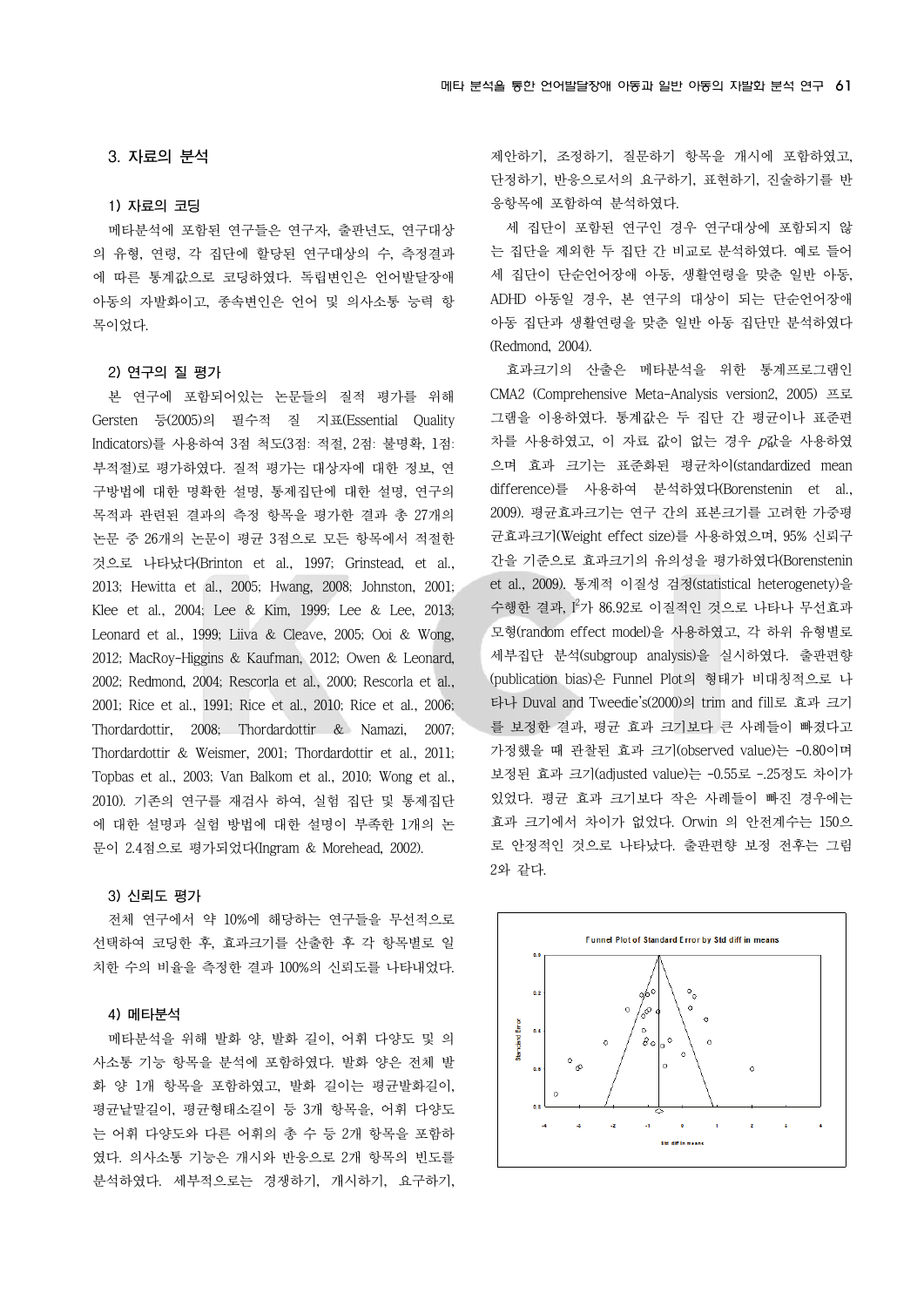

그림 2. 출판편향 보정 전후 Figure 2. Before and after publication bias

### Ⅲ. 연구 결과

#### 1. 연구의 질적 평가

#### 1) 연구대상

본 연구에 포함된 27개의 논문 가운데 SLI(Specific Language Impairment)를 대상으로 하는 연구의 수는 18개이 며 PLI(Primry Language Impairment)는 1개, LD(Language Delayed)는 4개, LI(Language Impairment)는 2개, LT(Late Talker)는 2개였다. 이 중 PLI는 SLI로, LD는 LI로 포함시켰다.

#### 2) 연구방법

메타 연구에 사용된 총 27개의 논문에서 사용된 아동의 자발화 검사 결과는 각 연구 방법이 다양하였으나 기본적으 로 대화 상대와의 놀이상황에서 발화 수집 시간을 정하거나 발화수를 정하여 아동 발화를 수집 및 분석하는 방법이 사 용되었다. 시간을 정한 상황에서 자발화를 수집(Lee & Lee, 2013; Rice et al., 1991; Brinton et al., 1997; Rescorla et al., 2000; Rescorla et al., 2001; Topbas et al., 2003; Klee et al., 2004; Redmond, 2004; Liiva & Cleave, 2005; Thordardottir, 2008; Thordardottir & Weismer, 2001; Van Balkom et al., 2010; Wong et al., 2010; Grinstead et al., 2013)하거나 놀이 상황에서 아동의 정해진 발화수를 수집하여(Lee & Kim, 1999; Hwang, 2008; Leonard et al., 1999; Johnston, 2001; Owen & Leonard, 2002; Rice et al., 2006; Thordardottir & Namazi, 2007; Rice et al., 2010; Thordardottir et al., 2011; MacRoy-Higgins & Kaufman, 2012; Ooi & Wong, 2012) 분석 하는 방법을 사용하였다. 그러나 아동의 자발화 수집 방법 이 자세하게 나타나지 않은 검사도 있었다(Ingram & Morehead, 2002; Hewitta et al., 2005).

#### 2. 메타분석 결과

## 1) 자발화 및 대화 상황에서 언어발달장애 아동과 일반 아동 간의 발화길이 및 발화 양의 차이

단순언어장애(SLI) 아동과 일반(TD) 아동 간의 평균발화 길이에서는 g=-1.210, p<.01, 95% 신뢰구간[-1.450, -.970]으 로 유의한 차이가 나타났다. 단순언어장애 아동과 일반 아

| Study name                        | Subgroup within study | Outcome |          | <b>Cumulative statistics</b> |                |                |                 | Cumulative std diff in means (95%CI) |         |         |      |      |      |
|-----------------------------------|-----------------------|---------|----------|------------------------------|----------------|----------------|-----------------|--------------------------------------|---------|---------|------|------|------|
|                                   |                       |         | Point    | Standard<br>error            | Lower<br>limit | Upper<br>limit | Z-Value p-Value |                                      |         |         |      |      |      |
| Klee. (2004)                      | SLI                   | MLU     | $-1.801$ | 0.433                        | $-2.649$       | $-0.952$       | $-4.160$        | 0.000                                | K       |         |      |      |      |
| Leonard et al. (1999)             | <b>SLI</b>            | MLU     | $-1.418$ | 0.186                        | $-1.782$       | $-1.054$       | $-7.639$        | 0.000                                |         |         |      |      |      |
| Wong et al. (2010)                | <b>SLI</b>            | MLU     | $-1.398$ | 0.169                        | $-1.729$       | $-1.066$       | $-8.270$        | 0.000                                |         |         |      |      |      |
| Redmond(2004)                     | <b>SLI</b>            | MLU     | $-1.354$ | 0.158                        | $-1.664$       | $-1.044$       | $-8.561$        | 0.000                                |         |         |      |      |      |
| Thordardottir, Weismer (2011) SLI |                       | МU      | $-1.235$ | 0.127                        | $-1.484$       | $-0.987$       | $-9.736$        | 0.000                                |         |         |      |      |      |
| Thordardottir.(2008)              | <b>SLI</b>            | МU      | $-1.210$ | 0.123                        | $-1.450$       | $-0.970$       | $-9.877$        | 0.000                                |         |         |      |      |      |
|                                   |                       |         | $-1.210$ | 0.123                        | $-1.450$       | $-0.970$       | $-9.877$        | 0.000                                | N       |         |      |      |      |
|                                   |                       |         |          |                              |                |                |                 |                                      | $-1.00$ | $-0.50$ | 0.00 | 0.50 | 1.00 |
|                                   |                       |         |          |                              |                |                |                 |                                      |         | SLI     |      | TD   |      |

#### **Meta Analysis**

SLI=specific language impairment; TD=typically developing; MLU=mean length of utterance.

그림 3. 단순언어장애 아동의 평균발화길이 Figure 3. Mean length of utterance in children with SLI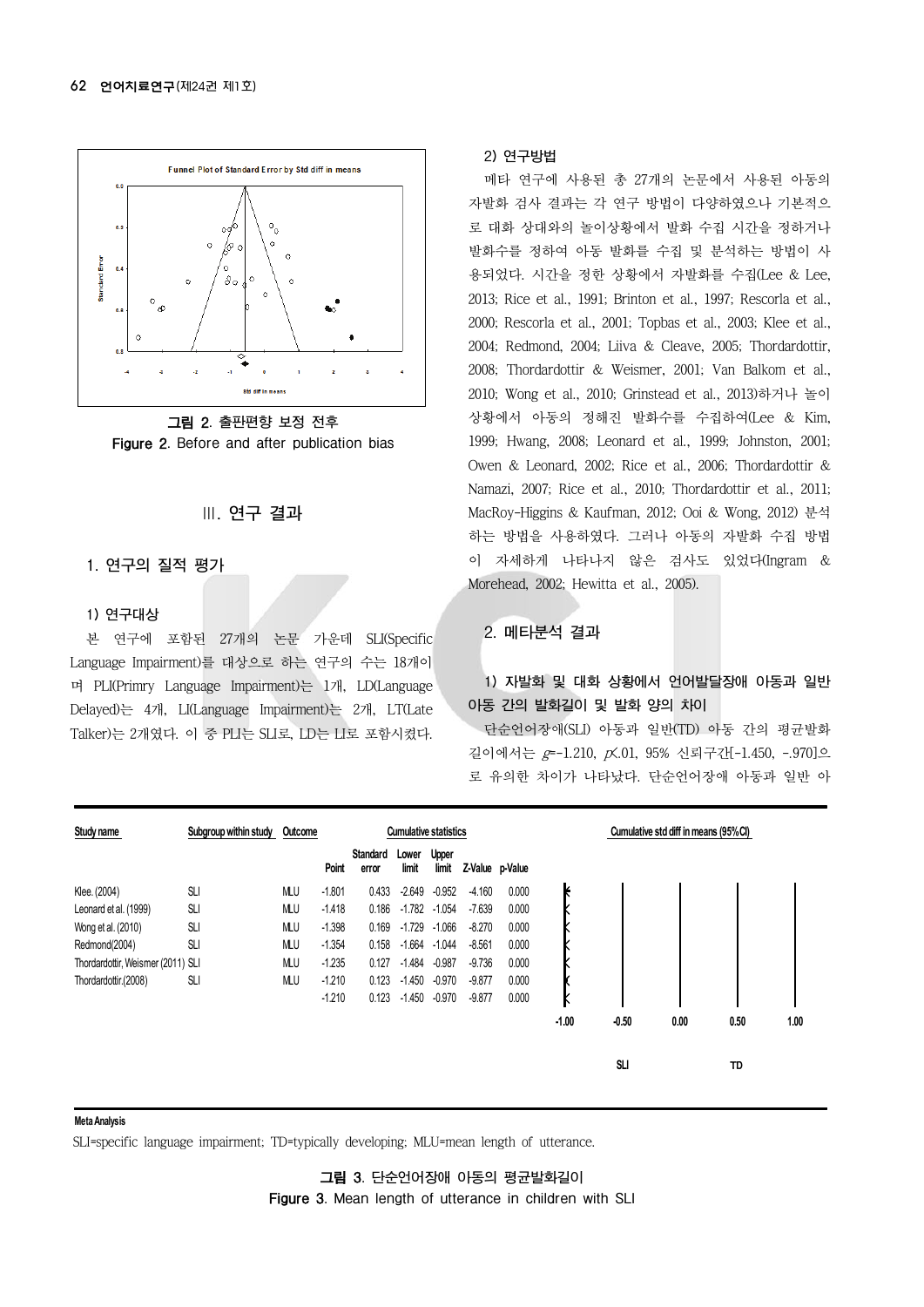

#### **Meta Analysis**

MLUm=mean length of utterance in morphemes.

### 그림 4. 단순언어장애 아동의 평균형태소길이 Figure 4. MLUm in children with SLI

| Study name                          | Subgroup within study | Outcome     | <b>Cumulative statistics</b> |                   |                |                       |                 |       | Cumulative std diff in means (95%CI) |         |      |      |      |
|-------------------------------------|-----------------------|-------------|------------------------------|-------------------|----------------|-----------------------|-----------------|-------|--------------------------------------|---------|------|------|------|
|                                     |                       |             | Point                        | Standard<br>error | Lower<br>limit | <b>Upper</b><br>limit | Z-Value p-Value |       |                                      |         |      |      |      |
| Grinstead et al. (2013)             | <b>SLI</b>            | <b>MLUm</b> | $-1.608$                     | 0.290             | $-2.176$       | $-1.040$              | $-5.548$        | 0.000 |                                      |         |      |      |      |
| Hewitta et el. (2005)               | <b>SLI</b>            | <b>MLUm</b> | $-1.289$                     | 0.318             | $-1.912$       | $-0.666$              | $-4.054$        | 0.000 |                                      |         |      |      |      |
| Johnston. (2001)                    | <b>SLI</b>            | <b>MLUm</b> | $-1.102$                     | 0.265             | $-1.621$       | $-0.582$              | $-4.159$        | 0.000 |                                      |         |      |      |      |
| Rice et al (2006)                   | <b>SLI</b>            | <b>MLUm</b> | $-0.728$                     | 0.443             | $-1.597$       | 0.141                 | $-1.641$        | 0.101 |                                      |         |      |      |      |
| Rice et al. (2010)                  | <b>SLI</b>            | <b>MLUm</b> | $-0.821$                     | 0.355             | $-1.516$       | $-0.126$              | $-2.316$        | 0.021 |                                      |         |      |      |      |
| Thordardottir & Namazi. (2007). SLI |                       | <b>MLUm</b> | $-1.108$                     | 0.375             | $-1.843$       | $-0.373$              | $-2.955$        | 0.003 |                                      |         |      |      |      |
| Thordardottir et al. (2011)         | <b>SLI</b>            | <b>MLUm</b> | $-1.089$                     | 0.320             | $-1.717$       | $-0.461$              | $-3.399$        | 0.001 |                                      |         |      |      |      |
|                                     |                       |             | $-1.089$                     | 0.320             | $-1.717$       | $-0.461$              | $-3.399$        | 0.001 | N                                    |         |      |      |      |
|                                     |                       |             |                              |                   |                |                       |                 |       | $-1.00$                              | $-0.50$ | 0.00 | 0.50 | 1.00 |
|                                     |                       |             |                              |                   |                |                       |                 |       |                                      | SLI     |      | TD   |      |

#### **Meta Analysis**

MLUw=mean length of utterance in words.

## 그림 5. 단순언어장애 아동의 평균단어길이 Figure 5. MLUw in Children with SLI

동 간의 평균형태소길이에서는 g=-1.089, p<.01, 95% 신뢰 구간[-1.717, -.461]으로 유의한 차이가 나타났다. 단순언어 장애 아동과 일반 아동 간의 평균단어길이에서도 역시, g=-1.135, p<.01, 95% 신뢰구간[-1.703, -.567]로 유의한 차 이가 나타났다. 메타분석 결과는 그림 3, 그림 4, 그림 5에 제시하였다. 이와는 반면에 언어장애(LI) 아동과 일반 아동 간의 평균단어길이와 단순언어장애 아동과 일반 아동 간 발화 양에서는 차이가 나타나지 않았다. 연구결과의 자료가 없거나 1개만 제시된 경우, 하위집단이 1개인 경우 분석에 서 제외되었다(Rescorla et al., 2000).

## 2) 자발화 및 대화 상황에서 언어발달장애 아동과 일반 아동 간의 어휘다양도 차이

단순언어장애 아동과 일반 아동 간의 어휘다양도에서는 g=-.867, p<.05, 95% 신뢰구간[-1.620, -.114]로 유의한 차이 가 나타났다. 단순언어장애 아동과 일반 아동 간의 총 다른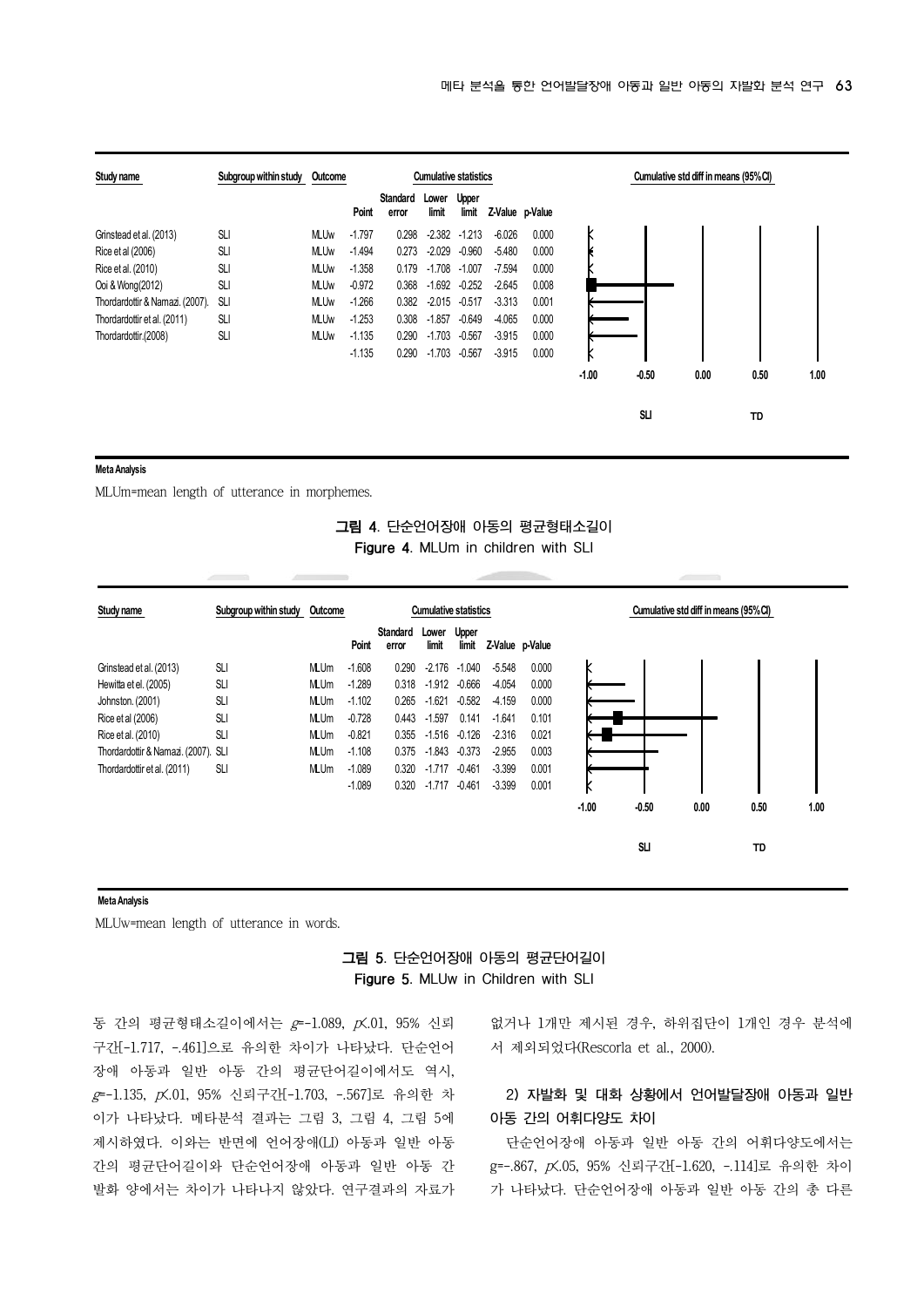| Study name                 | Subgroup within study | Outcome |          | <b>Cumulative statistics</b> |                |                | Cumulative std diff in means (95%CI) |       |         |         |      |      |      |
|----------------------------|-----------------------|---------|----------|------------------------------|----------------|----------------|--------------------------------------|-------|---------|---------|------|------|------|
|                            |                       |         | Point    | Standard<br>error            | Lower<br>limit | Upper<br>limit | Z-Value p-Value                      |       |         |         |      |      |      |
| Klee. (2004)               | <b>SLI</b>            | D       | $-2.231$ | 0.465                        | -3.143         | $-1.320$       | $-4.798$                             | 0.000 |         |         |      |      |      |
| Leonard et al. (1999)      | <b>SLI</b>            | D       | $-1.478$ | 0.686                        | $-2.822$       | $-0.134$       | $-2.156$                             | 0.031 |         |         |      |      |      |
| Ooi & Wong(2012)           | <b>SLI</b>            | D       | $-1.187$ | 0.441                        | $-2.051$       | $-0.323$       | $-2.692$                             | 0.007 |         |         |      |      |      |
| Owen & Leonard. (2002) SLI |                       | D       | $-0.812$ | 0.453                        | $-1.699$       | 0.075          | $-1.794$                             | 0.073 |         |         |      |      |      |
| Wong et al. (2010)         | <b>SLI</b>            | D       | $-0.867$ | 0.384                        | $-1.620$       | $-0.114$       | $-2.258$                             | 0.024 |         |         |      |      |      |
|                            |                       |         | $-0.867$ | 0.384                        | $-1.620$       | $-0.114$       | $-2.258$                             | 0.024 |         |         |      |      |      |
|                            |                       |         |          |                              |                |                |                                      |       | $-1.00$ | $-0.50$ | 0.00 | 0.50 | 1.00 |
|                            |                       |         |          |                              |                |                |                                      |       |         | Ц       |      | TD   |      |

#### **Meta Analysis**

D=lexical diversity caculated using VOCD.

### 그림 6. 단순언어장애 아동의 어휘다양도 Figure 6. Lexical diversity in Children with SLI

| Study name                 | Subgroup within study Outcome |            | <b>Cumulative statistics</b> |                          |                |                |                 |       | Cumulative std diff in means (95%CI) |         |      |      |      |
|----------------------------|-------------------------------|------------|------------------------------|--------------------------|----------------|----------------|-----------------|-------|--------------------------------------|---------|------|------|------|
|                            |                               |            | Point                        | <b>Standard</b><br>error | Lower<br>limit | Upper<br>limit | Z-Value p-Value |       |                                      |         |      |      |      |
| Grinstead et al. (2013)    | SLI                           | <b>NDW</b> | $-1.370$                     | 0.280                    | $-1.920$       | $-0.821$       | $-4.890$        | 0.000 |                                      |         |      |      |      |
| Hewitta et el. (2005)      | <b>SLI</b>                    | <b>NDW</b> | $-1.111$                     | 0.261                    | $-1.624$       | $-0.598$       | $-4.249$        | 0.000 |                                      |         |      |      |      |
| Klee. (2004)               | <b>SLI</b>                    | <b>NDW</b> | $-1.555$                     | 0.451                    | $-2.440$       | $-0.670$       | $-3.444$        | 0.001 |                                      |         |      |      |      |
| Owen & Leonard. (2002) SLI |                               | <b>NDW</b> | $-1.097$                     | 0.576                    | $-2.226$       | 0.033          | $-1.902$        | 0.057 |                                      |         |      |      |      |
| Redmond(2004)              | <b>SLI</b>                    | <b>NDW</b> | $-1.126$                     | 0.493                    | $-2.091$       | $-0.160$       | $-2.284$        | 0.022 |                                      |         |      |      |      |
| Wong et al. (2010)         | <b>SLI</b>                    | <b>NDW</b> | $-1.199$                     | 0.440                    | $-2.061$       | $-0.337$       | $-2.725$        | 0.006 |                                      |         |      |      |      |
|                            |                               |            | $-1.199$                     | 0.440                    | $-2.061$       | $-0.337$       | $-2.725$        | 0.006 | K                                    |         |      |      |      |
|                            |                               |            |                              |                          |                |                |                 |       | $-1.00$                              | $-0.50$ | 0.00 | 0.50 | 1.00 |
|                            |                               |            |                              |                          |                |                |                 |       |                                      | Ц       |      | TD   |      |
|                            |                               |            |                              |                          |                |                |                 |       |                                      |         |      |      |      |

#### **Meta Analysis**

NDW=number of different words.

## 그림 7. 단순언어장애 아동의 총 다른 낱말 수 Figure 7. NDW in Children with SLI

낱말 수에서는 g=-1.199, p<.01, 95% 신뢰구간[-2.061, -.337] 로 유의한 차이가 나타났다. 그림 6과 그림 7에 메타분석 결 과를 제시하였다. 연구결과의 자료가 없거나 1개만 제시된 경우, 하위집단이 1개인 경우 분석에서 제외되었다.

3) 자발화 및 대화 상황에서 언어발달장애 아동과 일반 아동 간의 의사소통 기능 차이

LI 아동과 일반 아동 간의 개시 및 반응에서는 집단 간

차이가 나타나지 않았다. 연구결과의 자료가 없거나 1개만 제시된 경우, 하위집단이 1개인 경우 분석에서 제외되었다 (MacRoy-Higgins & Kaufman, 2012). 각 세부항목의 평균 효 과크기에 대한 분석결과는 아래 표 2에 제시하였다.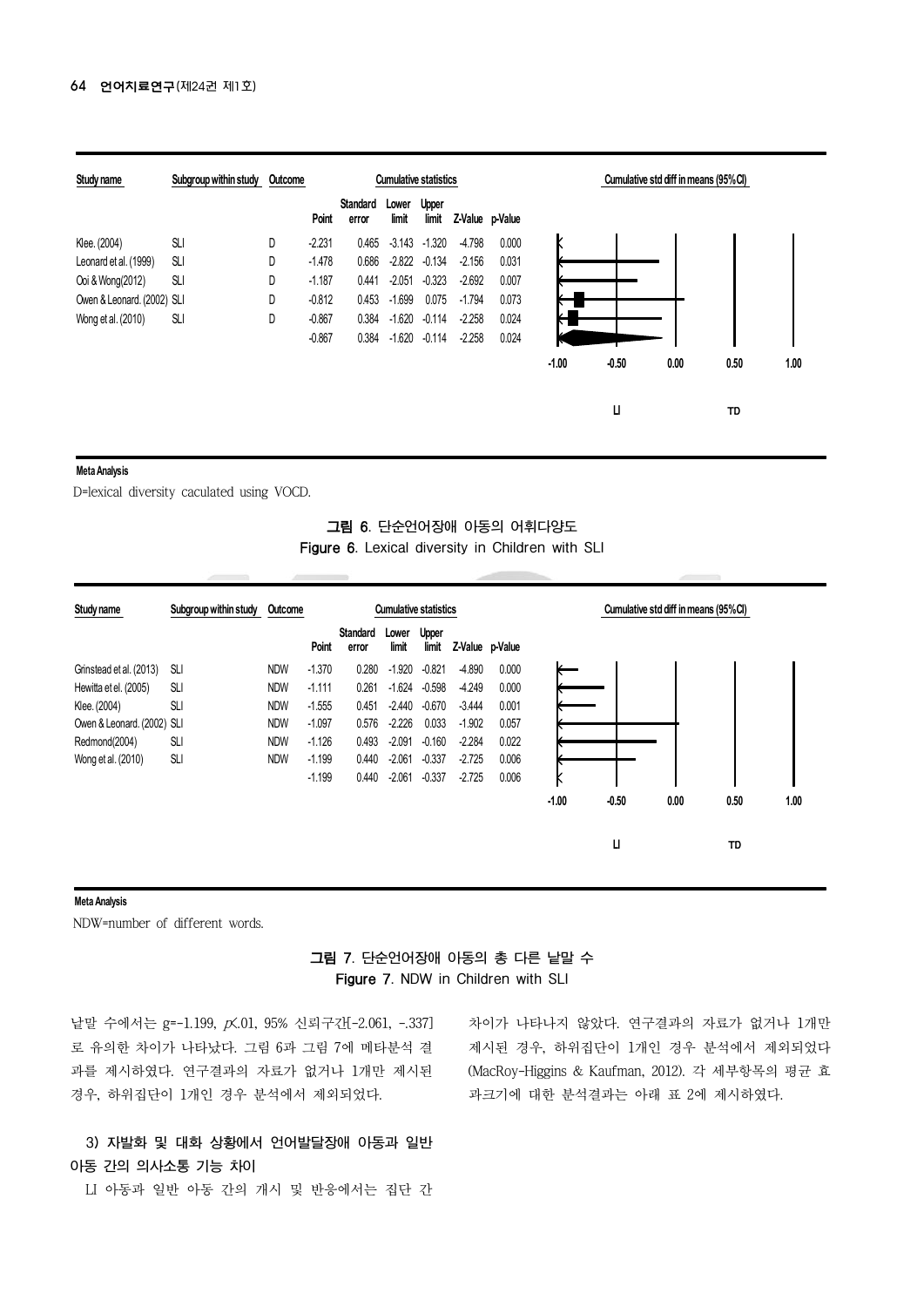표 2. 언어발달장애 아동과 일반 아동 간의 자발화 분석에 대한 효과 크기, 신뢰 구간 및 유의 수준

Table 2. Effect size, 95% confidence interval, & p-value in spontaneous speech between children with SLI and typically developing children

| Subject    | Measure<br>ment | Effect<br>size | 95% CI             | p     |
|------------|-----------------|----------------|--------------------|-------|
| <b>SLI</b> | TNU             | .155           | $[-.298, .608]$    | .502  |
|            | MLU             | $-1.210$       | $[-1.450, -970]$   | p<01  |
|            | MLUm            | $-1.089$       | $[-1.717, -461]$   | p<.01 |
|            | <b>MLUw</b>     | $-1.135$       | $[-1.703, -0.567]$ | p<.01 |
|            | D               | - 867          | $[-1.620, -114]$   | .024  |
|            | <b>NDW</b>      | $-1.199$       | $[-2.061, -337]$   | p<01  |
|            | <b>MLUw</b>     | $-1.846$       | $[-4.509, .817]$   | .174  |
| LI         | Initiation      | $-.619$        | $[-1.256, .017]$   | .057  |
|            | Response        | $-0.263$       | $[-.923, .398]$    | .436  |

SLI=specific language impairment; LI=language impairment; TNU=total number of utterance; MLU=mean length of utterance; MLUm=mean length of utterance in morphemes; MLUw=mean length of utterance in word; D=lexical diversity caculated using VOCD; NDW=number of different words; CI=communicative intention.

## Ⅳ. 논의 및 결론

본 연구는 메타분석을 통해 언어발달장애 아동과 일반 아동의 자발화 및 대화 상황에서 두 집단 간 발화의 양, 발 화길이, 어휘 다양도 및 의사소통 기능에서 차이가 있는지 체계적으로 검증하고자 하였다. 1990년부터 2014년까지 국 내외 학술지에 게재된 연구에 한하여 포함 준거에 따라 1467개의 논문 중 27개의 연구를 선정하여 자발화의 차이를 분석하였다. 분석결과, 언어발달장애 아동과 일반 아동의 자 발화 및 대화 상황에서 발화 양에는 차이가 없었으나, 발화 길이 및 어휘다양도에서는 차이가 나타났다. 자발화 분석 및 대화 상황을 세부항목으로 나누어 체계적으로 살펴본 결 과는 다음과 같다.

## 1. 언어발달장애 아동 집단과 일반 아동 집단 간의 발화 길이 및 발화의 양의 차이

일반 아동과 단순언어장애 아동 간 발화 길이에서 단순 언어장애 아동이 유의하게 짧은 것으로 나타났다. 이러한 결과는 단순언어장애 아동의 낮은 구문능력을 첫 번째 요인 으로 생각해볼 수 있는데, 단순언어장애 아동을 대상으로 한 선행연구에 의하면 한국어권의 경우 문법형태소, 연결어 미 및 조사를 생략하며(Kim, 2003; Park, 2002) 영어권의 경 우 전보문 식의 문장을 사용하거나 형태소, 관사, 조동사 및 접속사를 생략한다(Roseberry-McKibbin & Hedge, 2010). 이 로 인해 단순언어장애 아동은 일반 아동에 비해 상대적으로 발화 길이가 짧아지게 될 수밖에 없게 된다. 또 다른 요인으 로는 언어발달 연령과 발화 길이의 상관관계를 생각해 볼 수 있다. 일반적으로 아동의 연령과 발화 길이는 정적인 상 관관계가 있는데(Kim et al., 2006), 단순언어장애 아동의 언 어발달은 정상적인 언어의 발달단계를 따르되 또래에 비해 몇 개월 혹은 몇 년 지체되는 특징을 갖는다. 따라서 단순언 어장애 아동의 발화 길이는 생활연령보다 어린 아동과 비슷 한 수준이고, 또래에 비해서는 짧을 것으로 사료된다.

반면 일반 아동과 언어장애 아동 간 발화 길이에서는 유 의한 차이가 없었다. 이는 언어장애 아동 그룹을 대상으로 한 논문의 수가 2개로 제한되었으며 그 중 한 논문의 대상 자가 그룹 당 6명이었기 때문으로 보인다. 때문에 메타 분 석을 이용하여 비교 분석하기에 부족했던 것으로 사료된다. 또한, 일반 아동과 단순언어장애 아동 간 발화의 양에서 도 유의미한 차이가 나타나지 않았다. 그 이유로는 메타 분 석에 포함된 논문에서 아동의 발화 샘플을 수집할 때 연구 자마다 발화 구분에 차이가 있기 때문이라고 생각한다 (Stockman, 2010). 메타 분석은 양적인 분석만을 제공하기 때문에 발화의 질적인 차이를 알아볼 수 없다는 한계를 가 진다. 따라서 일반 아동과 단순언어장애 아동의 발화의 양 은 비슷하지만 질적인 차이가 나타날 수 있다고 생각한다.

## 2. 언어발달장애 아동 집단과 일반 아동 집단 간의 어휘다양도 차이

자발화 및 대화 상황에서 언어발달장애 아동과 일반 아 동 간 어휘다양도에서 유의한 차이가 있는 것으로 나타났 다. 이러한 결과는 첫째, 언어발달장애 아동들은 표현어휘가 또래에 비해 지체되어 있기 때문에 어휘를 다양하게 구사하 는 능력도 일반 아동에 비해 낮을 것으로 사료된다. 둘째, 언어발달장애 아동의 발화 길이가 짧은 것도 어휘다양도가 낮은 것과 관련지어 볼 수 있다. 본 연구 결과에서도 언어발 달장애 아동의 발화 양은 일반 아동과 차이가 없었음에도 불구하고 발화 길이는 유의하게 짧은 것으로 나타났는데, 언어발달장애 아동이 한 발화 안에서 다양한 어휘를 구사하 는 비율은 일반 아동에 비해 상대적으로 낮아질 수밖에 없 다. 언어발달장애 아동은 친숙한 사람(예를 들어 엄마)과의 발화 상황에서는 유의하게 긴 발화 길이를 보였지만, 어휘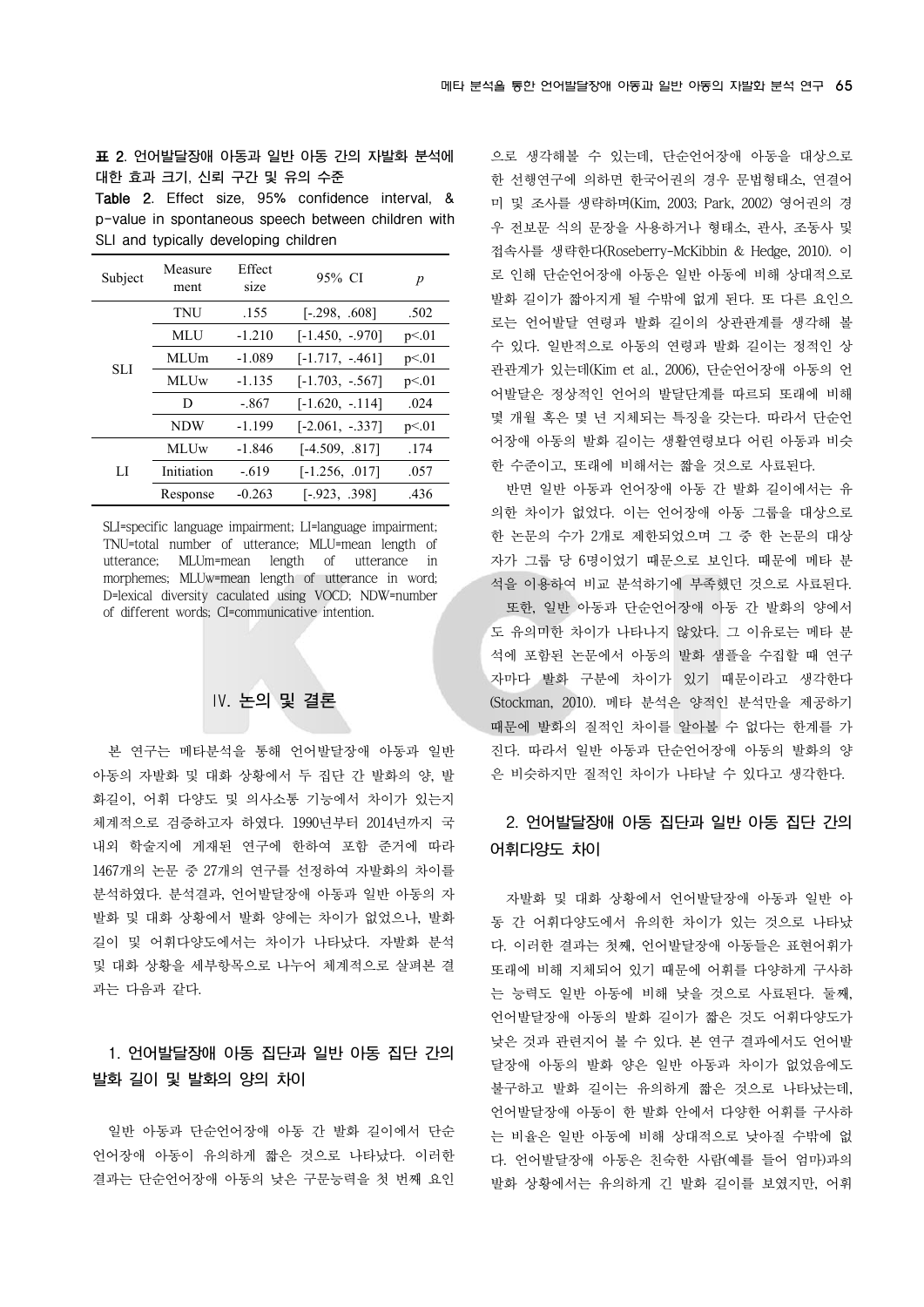다양도에서는 유의한 차이가 나타나지 않았다는 선행연구가 있다(Olswang & Carpenter, 1978). 이렇듯 언어발달장애 아 동은 발화의 길이가 길어지거나 발화의 양이 많아진다고 하 여도 다양한 어휘를 사용하는 것에 어려움을 보이는 것으로 나타났다.

## 3. 언어발달장애 아동 집단과 일반 아동 집단 간의 의사소통 기능 차이

언어발달장애 아동과 일반 아동 간 의사소통 기능에는 유 의한 차이가 없는 것으로 나타났다. 이는 첫째, 본 연구의 대 상인 언어발달장애의 준거 기준과 관련하여 생각해볼 수 있 다. 단순언어장애 아동의 진단 준거는 언어능력에서는 또래 에 비해 낮은 기능을 보이나 비구어 지능은 정상 범주인 아 동들로서, 사회 상호작용이나 활동에 제약이 없는 경우이다 (Leonard, 1998). 본 연구에 포함된 언어발달장애 아동들은 인지능력 및 타 기능에서는 또래 아동과 비슷한 수준이나 언 어에서만 지체를 보이는 아동들이었다. 따라서 상호작용에 문제가 없으며, 의사소통기능을 일반 아동과 비슷하게 사용 할 수 있다는 것을 의미한다. 둘째, 주제 개시와 반응의 양적 인 측정치를 의사소통기능의 척도로 치환하기는 어렵다. 자 발화 및 대화 상황에서 맥락과 무관한 주제 개시를 반복하거 나 수동적인 대답으로만 일관한다면, 개시와 반응의 양적인 측정치는 높아질지 모르지만 적절한 의사소통기능을 사용하 고 있다고 보기 어렵다. 아동이 또래와 비슷한 양의 발화를 산출하는 것도 중요하지만, 아동이 의미 없는 발화를 나열하 거나 상대방의 의도와는 상관없는 발화를 지속적으로 개시 하거나 반응한다면 대화 상황에서 상대방과 진정한 의사소 통을 하고 있다고 할 수 없다. 의사소통기능은 그 양적인 측 청치 보다 적절한 반응과 개시의 균형을 통해 의미 있는 의 사소통을 이루는 것이 중요하므로, 질적인 분석을 통해 의사 소통기능을 측정할 수 있는 평가 도구가 필요하다.

언어발달장애 아동이 일반 아동보다 자발화 분석의 모든 항목에 있어서 유의하게 낮을 것이라고 여겨졌던 것과는 다 르게 언어발달장애 아동이 일반 아동과 비슷한 수행력을 보 이는 항목도 있었다. 따라서 이러한 연구 결과를 통해 자발 화 분석 중 발화 양이나 의사소통 기능의 양적인 측정치와 는 다르게 어휘다양도와 평균발화길이는 언어발달장애를 선 별하는 항목으로서 활용될 수 있을 것으로 사료된다. 임상 에서는 아동의 자발화 표본을 얻은 후 아동이 또래 집단에 비해 어휘다양도 또는 어휘다양도 및 평균발화길이가 두드 러지게 낮은 수치로 나오게 되면 언어발달장애의 위험 가능 성이 있다는 것으로 판단하고 심도 있는 검사를 통해 정확 한 진단을 받을 수 있도록 해야 할 것이다.

또한 스마트폰 어플리케이션의 개발을 염두에 두었을 때 발화 수나 대화 차례 주고받기와 같이 수량화 되어져 나타 날 수 있는 양적 분석의 결과만을 제시하는 것이 아닌 어휘 다양도와 평균발화길이와 같은 질적인 분석이 함께 제공될 수 있어야 할 것이다. 어플리케이션이 아동의 자발화를 녹 음 후 아동의 자발화에 대한 양적 및 질적인 분석을 제공하 고 아동의 언어 수준과 아동의 생활연령의 언어 수준을 비 교하는 것이 가능하게 된다면 전문가뿐만 아닌 부모에 의해 가정에서 손쉬운 방법으로 아동의 언어발달장애를 조기에 선별할 수 있을 것이다. 그러면 어플리케이션을 통해 언어 발달장애가 의심이 되는 아동들이 전문기관을 찾아 언어발 달장애를 판별하여 조기 중재를 받게 될 것이다.

더욱이 어플리케이션에서 단순히 아동의 발화만을 분석 하여 제공하는 것이 아닌 부모의 발화까지 분석 가능하도록 개발한다면 부모에게 제공되는 피드백을 통해 아동의 언어 사용 환경에 긍정적인 영향을 미칠 수 있을 것이다. 이렇듯 어플리케이션이 단순히 선별의 기능만을 주는 것이 아닌 아 동의 언어사용의 일반화에도 긍정적인 효과를 나타낼 것이 다. 게다가 아동 및 부모의 양적 및 질적인 언어분석 이외에 도 부모와 아동 사이의 대화 차례가 분석 가능해 진다면 부 모는 제공되는 결과를 통해 아동이 대화를 시작할 수 있거 나 성인의 발화에 적절히 반응할 수 있도록 충분한 시간을 기다려 주는 것이 가능할 것이다. 그러나 검사를 실시하기 이전 부모에게 기기 설명 및 검사 실시 방법에 대한 정보가 제공되어야 할 것이다.

본 연구의 후속 연구로는 어플리케이션이 선별 도구로서 사용되기 위해서 많은 양의 자발화 샘플을 모아 연령별 아 동의 자발화 규준을 마련해야 할 것이다. 또한 가정에서는 전문가가 아닌 부모에 의해 기기가 사용되기 때문에 어플리 케이션을 통해 자발화 분석이 이루어질 때 전문가의 분석만 큼 신뢰도를 높이기 위해 어플리케이션의 자발화 분석과 전 문가의 분석의 일치도에 대한 후속 연구도 진행되어야 할 것이다.

본 연구를 통해 일반 아동과 언어발달지체 아동의 자발 화 및 대화 상황에서의 발화를 분석하여 그 차이를 나타내 었다. 하지만 언어발달지체가 아닌 다른 장애 군에서 나타 나는 아동의 발화 특성까지 분석하여 정보를 제공한다면 단 순히 언어발달지체가 아닌 다른 동반장애를 가진 아동의 가 정에서도 유용하게 사용될 수 있을 것이다. 이 연구를 통해 아동의 자발화 분석이 아동의 언어사용을 분석할 수 있는 선별도구로써 사용될 수 있으며, 자발화 분석의 중요성에 대한 증거를 제공하였다.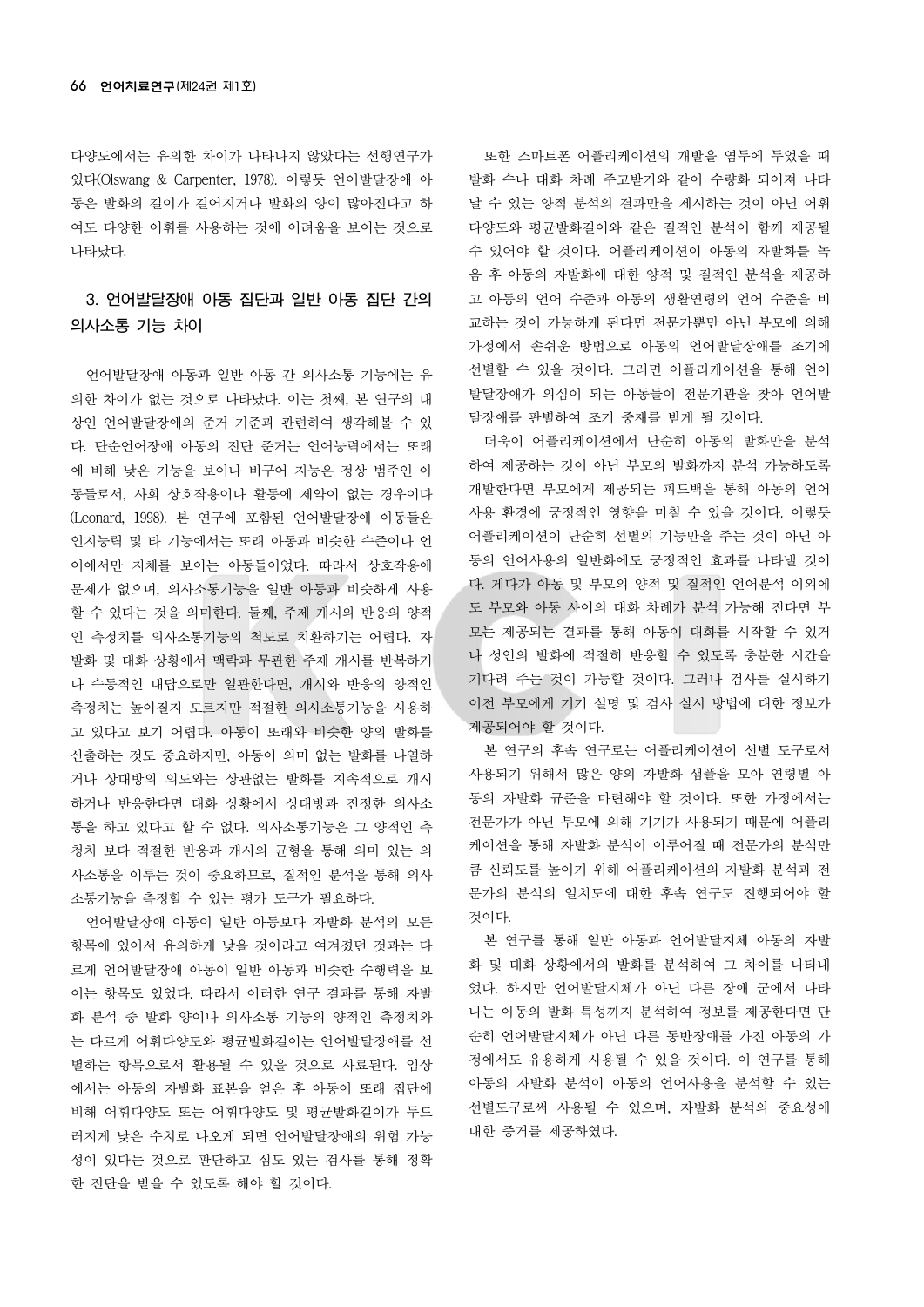## 참 고 문 헌

- Allen, M. (1999). The role of meta-analysis for connecting critical and scientific approaches: The need to develop a sense of collaboration. Critical Studies in Mass Communication, 16(3), 373-379.
- Aram, D., Morris, R., & Hall, N. (1993). Clinical and research congruence in identifying children with specific language impairment. Journal of Speech and Hearing Research, 36, 580-591.
- Bates, E., Dale, P., & Thal, D. (1995). Individual differences and their implications for theories of language development. In P. Fletcher & B. MacWhinney (eds.), Handbook of child language. Oxford: Basil Blackwell.
- Bornstein, M. H., & Haynes, O. M. (1998). Vocabulary competence in early childhood: Measurement, latent construct, and predictive validity. Child Development, 69, 654–671.
- Borenstenin, M., Hedge, L. V., Higgins, J. P. T., & Rothstein, H. R. (2009). Introduction to meta-analysis. Chichester: John Wiley & Sons, Ltd.
- Brinton, B., Fujiki, M., & Powell, J. M. (1997). The ability of children with language impairment to manipulate topic in a structured task. Language, Speech, and Hearing Services in Schools, 28, 3-11.
- Cho, M. R, & Lee, Y. K. (2010). Communicative behaviors of toddlers with or without language delay. The Korean Journal of Early Childhood Special Education,  $10(1)$ , 31-46. [조미라, 이윤경 (2010). 언어발달지체 유아와 일반 유 아의 의사소통 행동비교. 유아특수교육연구, 10(1), 31-46.]
- Coggins, T. E., Olswang, L. B., & Gutherie, J. (1987). Assessing communicative intents in young children: Low structured or observation tasks? *Journal of* Speech and Hearing Research, 52, 44-49.
- Condouris, K., Meyer, E., & Tager-Flusberg, H. (2003). The relationship between standardized measures of language and measures of spontaneous speech in children with autism. American Journal of Speech Language Pathology, 12(3), 349-358.
- Constanza-Smith, A. (2010). The clinical utility of language samples. Perspectives on Language Learning and

Education,  $17(1)$ ,  $9-15$ .

- Craig, H. K., & Washington, J. A. (1993). Access behaviors of children with specific language impairment. Journal of Speech and Hearing Research, 36, 322– 337.
- Dunn, M., Flax, J., Sliwinski, M., & Aram, D. (1996). The use of spontaneous language measures as criteria for identifying children with specific language impairment: An attempt to reconcile clinical and research incongruence. Journal of Speech and Hearing Research, 39(3), 643-654.
- Duval, S., & Tweedie, R. (2000). Trim and fill: A simple funnel-plot-based method of testing and adjusting for publication bias in meta-analysis. *Biometrics*,  $56(2)$ , 455-63.
- Fey, M. (1986). Language intervention with young children. Boston: College-Hill Press.
- Fleming, V. B., & Harris, J. L. (2008). Complex discourse production in mild cognitive impairment: Detecting subtle changes. Aphasiology, 22(7-8), 729-740.
- Fujiki, M., Brinton, B., Robinson, L., & Watson, V. (1997). The ability of children with specific language impairment to participate in a group decision task. Journal of Children's Communication Development, 18, 1–10.
- Gersten, R., Fuchs, L. S., Compton, D., Coyne, M., Greenwood, C., & Innocenti, M. S. (2005). Quality indicators for group experimental and quasi-experimental research in special education. Exceptional Children, 71(2), 149-164.
- Gillam, S. L., Olszewski, A., Fargo, J., & Gillama, R. B. (2014). Classroom-based narrative and vocabulary instruction: Results of an early-stage, nonrandomized comparison study. Language, Speech, and Hearing Services in Schools, 45(3), 204-219.
- Green, B. F., & Hall, J. A. (1984). Quantitative methods for literature reviews. Annual Review of Psychology, 35, 37-54.
- Grinstead, J., Baron, A., Vega-Mendoza, M., De, L. M., Cantú-Sánchez, M., Flores, B., & Bedore, L. (2013). Tense marking and spontaneous speech measures in spanish specific language impairment: A discriminant function analysis. Journal of Speech, Language, and Hearing Research, 56(1), 352-363.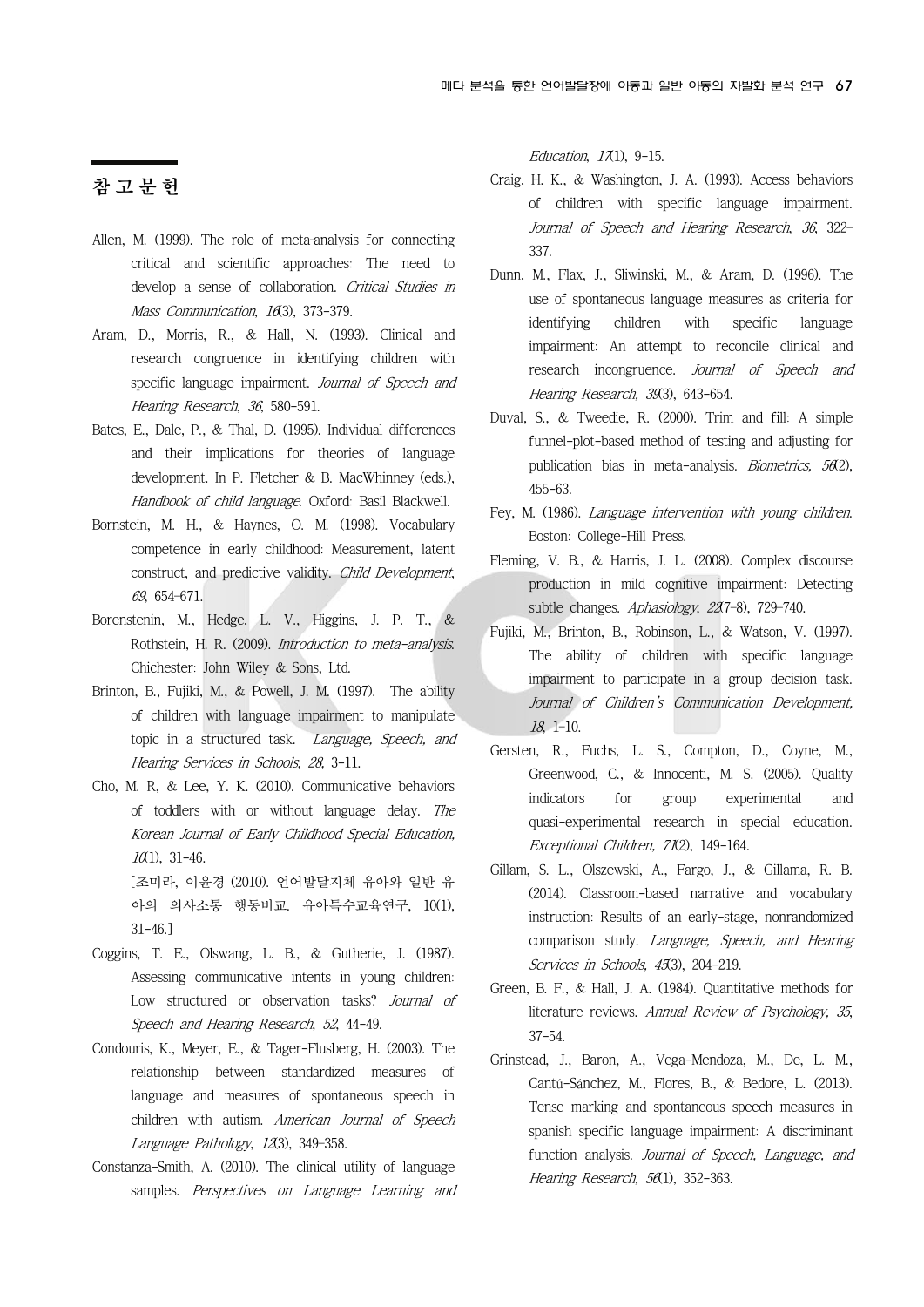- Heilmann, J. J., Miller J. F., & Nockerts, A. (2010). Using language samples databases. *Language, Speech, and* Hearing Services in Schools, 41, 84-95.
- Hewitta, L. E., Hammer, C. S., Yont, K. M., & Tomblind, J. B. (2005). Language sampling for kindergarten children with and without SLI: Mean length of utterance, IPSYN, and NDW. Journal of Communication Disorders, 38, 197–213.
- Hwang, B. M. (2008). Analyses on the communicative intentions in children with and without language disorders during connected speech. Journal of Rehabilitation Research, 12(2), 1-18. [황보명 (2008). 언어장애 아동과 일반 아동의 발화시

의사소통 의도 분석. 재활복지, 12(2), 1-18.]

- Ingram, D., & Morehead, D. (2002). Morehead & Ingram (1973) revisited. Journal of Speech, Language, and Hearing Research, 45, 559–563.
- Johnston, J. R. (2001). An alternate MLU calculation: Magnitude and variability of effects. Journal of Speech, Language, and Hearing Research, 44, 156-164.
- Jung, Y. H, & Yoon, M. S. (2013). Mean length of utterance for typically developing children of 2 to 4 years. The Korean Journal of Early Childhood Special Education,  $13(3)$ , 55-73. [정윤희, 윤미선 (2013). 2, 3, 4세 일반 아동의 평균발 화길이. 유아특수교육연구, 13(3), 55-73.]
- Kim, E. Y. (2003). (The) Use of grammatical morphemes of Korean speaking children with and without specific language impairment (Master's thesis). Dankuk University, Seoul. [김은영 (2003). 학령전 단순언어장애아동과 일반 아 동의 문법형태소 사용 비교. 단국대학교 대학원 석사 학위 논문.]
- Kim, J. M. (2013). Assigning utterance boundaries in preschooler's spontaneous speech. Journal of Speech-Language and Hearing Disorders, 22(4), 41-54. [김정미 (2013). 학령전기 아동 자발화에서의 발화 경 계 구분: 발화유형을 중심으로. 언어치료연구, 22(4), 41-54.]
- Kim, S. J., & Shin, J. Y. (2007). Articulation disorders in children. Seoul: Sigmapress. [김수진, 신지영 (2007). 조음음운장애. 서울: 시그마프

레스]

Kim. T. K., Lee, P. Y., & Chang, K. H. (2006). The relation between age/gender and MLU in Korea. *International* Association of Language & Literature, 38, 107-124. [김태경, 이필영, 장경희 (2006). 연령 및 성별 변인과 MLU의 상관관계 연구. 국제어문, 38, 107-124.]

Kim, Y. T. (1997). Foundation of length of utterance in 2 to 4 year-old children. Communication Science & Disorders, 2, 5-26. [김영태 (1997). 한국 2-4세 아동의 발화길이에 관한 기초 연구. 언어청각장애연구, 2, 5-26.]

Kim, Y. T. (2000). Comtent and Reliability Analysis of the Preschool Receptive-Expressive Language Scale(PRES). Communication Science & Disorders, 5(1), 1-25. [김영태 (2000). 취학전 아동의 수용언어 및 표현언어 척도(PRES)의 개발: 문항 및 신뢰도 분석. 언어청각장 애연구, 5(1), 1-25.]

- Kim, Y. T. (2002). Language disorders in children. Seoul: Hakjisa. [김영태 (2002). 아동언어장애의 진단 및 치료. 서울: 학지사.]
- Kim, Y. T., Hong, G. M., & Kim, K. H. (2009). Content and reliability analysis of the receptive and expressive vocabulary test (REVT). Communication Science & Disorders, 141), 34-45. [김영태, 홍경훈, 김경희 (2009). 수용․표현 어휘력 검 사의 개발연구: 문항개발 및 신뢰도 분석을 중심으로. 언어청각장애연구, 14(1), 34-45.]
- Klee, T., Stokes, S. F., Wong, A. M.-Y., Fletcher, P., & Gavin, W. J. (2004). Utterance length and lexical diversity in cantonese-speaking children with and without specific language impairment. Journal of Speech, Language, and Hearing Research, 47, 1396-1410.
- Lee, E. M., & Kim, J. M. (2012). The relationship of mazes, utterance length and syntactic complexity in preschool children's spontaneous speech. Journal of Speech-Language and Hearing Disorders, 21(4), 173-189. [이은미, 김정미 (2012). 학령전기 아동의 자발화에 나 타난 언어적 비유창성 특성과 구문발달과의 관계. 언 어치료연구, 21(4), 173-189.]

Lee, H. J., Kang, M. K., & Kim, Y. T. (2013). Current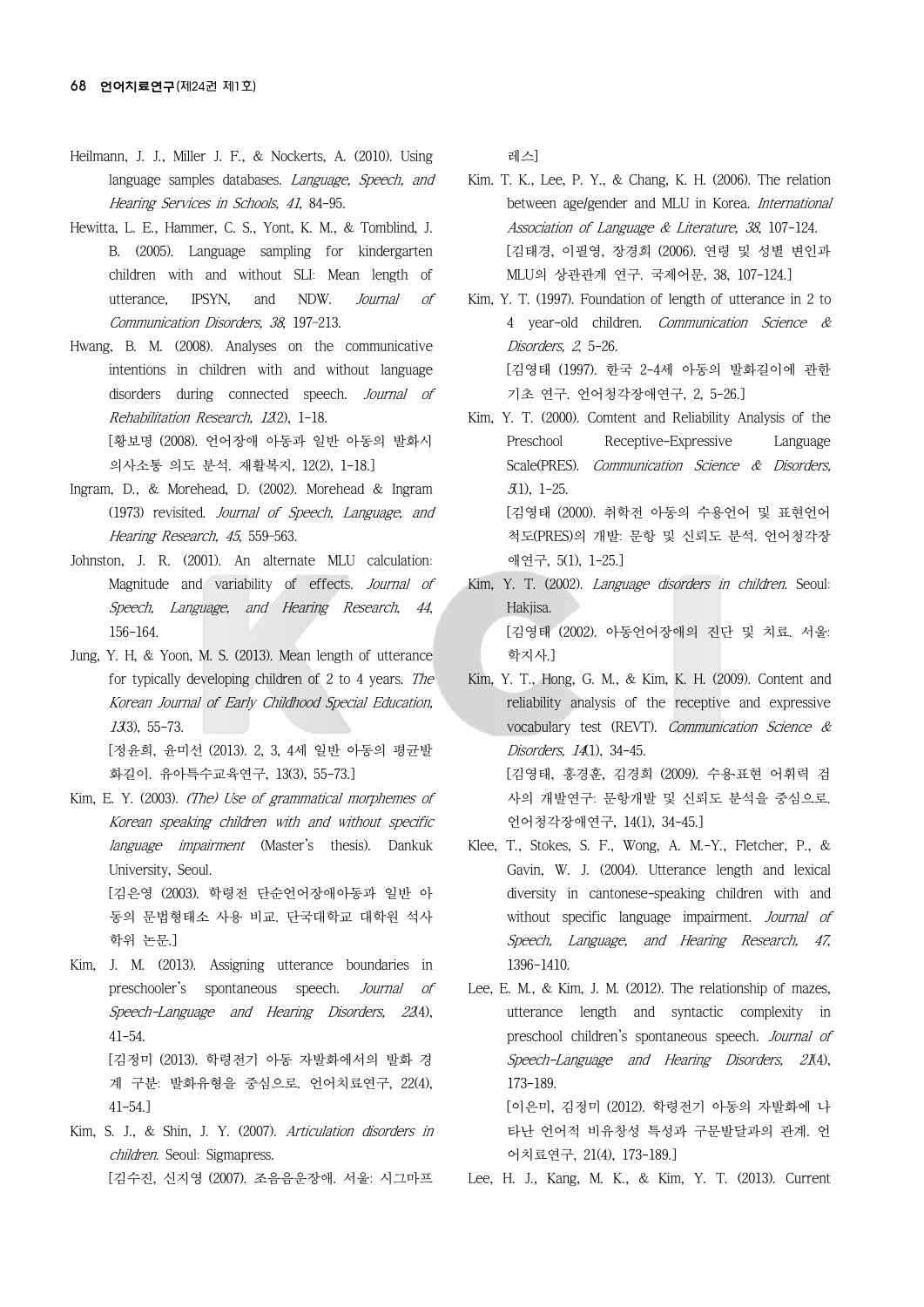practice and support needs in smart media perceived by the mothers of children with communication difficulties. Communication Sciences and Disorders, 18(2), 163-171. [이현정, 강민경, 김영태 (2013). 어머니가 인식한 자

녀의 의사소통 어려움과 스마트미디어 활용 현황 및 요구조사. 언어청각장애연구, 18(2), 163-171.]

- Lee, H. J., & Kim, Y. T. (1999). Measures of utterance length of normal and language-delayed children. Communication Science & Disorders, 4, 153-166. [이희정, 김영태 (1999). 자발화 표본 분석의 정량화를 통한 언어발달지체의 판별 연구: 발화길이를 중심으 로. 언어청각장애연구, 4, 153-166.]
- Lee, Y. K., & Kim, Y. T. (2003). Word(Noun and Verb) Production in Children with Specific Language Impairment. Communication Science & Disorders,  $(81)$ , 1-19. [이윤경, 김영태. (2003). 단순언어장애 아동들의 낱말 산출 능력: 명사와 동사를 중심으로. 언어청각장애연 구, 8(1), 1-19.]
- Lee, Y. K., & Lee, H. J. (2013). Conversational turn-taking of toddlers with language delay. Special Education Research, 12(3), 357-377. [이윤경, 이효주 (2013). 표현언어발달지체 영유아의 대화차례 주고받기 특성. 특수교육, 12(3), 357-377.]
- Leonard, L. B. (1998). Children with specific language impairment. Cambridge: MIT Press.
- Leonard, L. B., Miller, C., & Gerber, E. (1999). Grammatical morphology and the lexicon in children with specific language impairment. Journal of Speech, Language, and Hearing Research, 42, 678-689.
- Liiva, C. A., & Cleave, P. L. (2005). Roles of initiation and responsiveness in access and participation for children with specific language impairment. Journal of Speech, Language, and Hearing Research, 48, 868 –883.
- Lund, N., & Duchan, J. (1988). Assessing children's language in naturalistic contexts. Englewood Cliffs: Prentice Hall.
- MacRoy-Higgins, M. & Kaufman, I. (2012). Pragmatic functions of toddlers who are late talkers. Communications Disorders Quarterly, 33(4), 242–244.
- McCabe, P. C., & Meller, P. J. (2004). The relationship between language and social competence: How

language impairment affects social growth. Psychology in the Schools, 41(3), 313-321.

- Mecrow, C., Beckwith, J., & Klee, T. (2010). An exploratory trial of the effectiveness of an enhanced consultative approach to delivering speech and language intervention in schools. International Journal of Language  $\&$  Communication Disorders, 453), 354-67.
- Miller, J. F., & Chapman, R. S. (1981). The relation between age and mean length of utterance in morphemes. Journal of Speech and Hearing Research, 24, 154-161.
- Norris, J. A., & Hofman, P. R. (1990). Language intervention with naturalistic environments. Language Speech and Hearing Services in the Schools, 21, 72-84.
- Oh, S. S. (2002). Meta analysis: Theory and practice. Seoul: Konkuk University Press. [오성삼 (2002). 메타분석의 이론과 실제. 서울: 건국 대학교출판부.]
- Olswang, L. B., & Carpenter, R. L. (1978). Elicitor effects on the language obtained from young language-impaired children. Journal of Speech and Hearing Disorders, 43, 76-88.
- Ooi, C., C.-W., & Wong, A. M.-Y. (2012). Assessing bilingual chinese-english young children in malaysia using language sample measures. International Journal of Speech-Language Pathology, 146), 499-508.
- Owen, A. J., & Leonard, L. B. (2002). Lexical diversity in the spontaneous speech of children with specific language impairment: Application of D. Journal of Speech, Language, and Hearing Research, 45, 927– 937.
- Park, J. H. (2002). The use of case-particles of Korean-speaking children with ans without specific language impairment (Master's thesis). Yonsei University, Seoul. [박정현 (2002). 학령전 단순언어장애아동과 정상아동 의 조사 사용 비교. 연세대학교 대학원 석사학위 논 문.]
- Paul, R., Looney, S. S., & Dham, P. S. (1991). Communication and socialization skills at ages 2 and 3 in 'late-talking' young children. Journal of Speech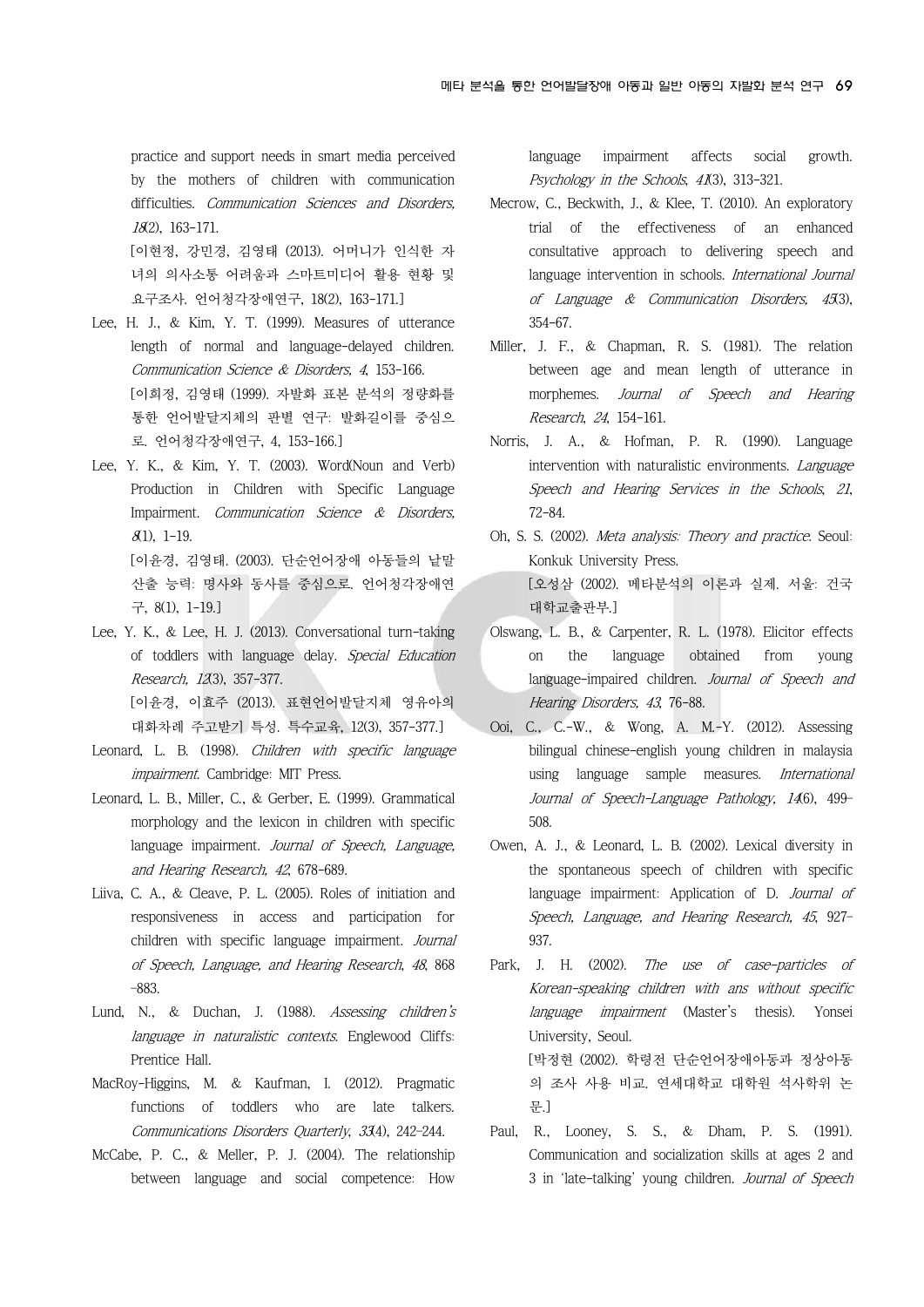and Hearing Research, 34, 858-865.

- Paul, R., & Shiffer, M. (1991). Exploration of communicative intents in normal and expressive language delayed toddler. Proceedings of the American Speech Hearing Association. Madison, WI.
- Price, L. H., Hendricks, S., & Cook, C. (2010). Incorporating computer-aided language sample analysis into clinical practice. Language, Speech, and Hearing Services in Schools, 41, 206-222.
- Redmond, S. M. (2004). Conversational profiles of children with ADHD, SLI and typical development. Clinical Linguistics & Phonetics, 18(2), 107-125.
- Rescorla, L., Dahlsgaard, K., & Roberts, J. (2000). Late-talking toddlers: MLU and IPSyn outcomes at 3;0 and 4;0. Journal of Child Language, 27(3), 643-664.
- Rescorla, L, Bascome, A., Lampard, J., & Feeny, N. (2001). Conversational patterns in late talkers at age 3. Applied Psycholinguistics, 22, 235–251.
- Rice, M. L., Sell, M. A., & Hadley, P. A. (1991). Social interactions of speech, and language impaired children. Journal of Speech and Hearing Research, 34, 1299-1307.
- Rice, M. L., Redmond, S. M., & Hoffman, L. (2006). Mean length of utterance in children with specific language impairment and in younger control children shows concurrent validity and stable and parallel growth trajectories. Journal of Speech, Language, and Hearing Research, 49, 793–808.
- Rice, M. L., Smolik, F., Perpich, D., Thompson, T., Rytting, N., & Blossom, M. (2010). Mean length of utterance levels in 6-month intervals for children 3 to 9 years with and without language impairments. Journal of Speech, Language, and Hearing Research, 53, 333– 349.
- Robertson, S. B., & Weismer, S. E. (1997). The influence of peer models on the play scripts of children with specific language impairment. Journal of Speech Language, and Hearing Research, 40, 49–61.
- Roseberry-McKibbin, C. & Hedge, M. N. (2010). An advanced review of speech-language pathology: Preparation for PRAXIS and comprehensive examination (3rd Ed). Texas: PRO-ED, Inc.
- Smith-Lock, K. M., Leitao, S., Lambert, L., & Nickels, L. (2013). Effective intervention for expressive grammar

in children with specific language impairment. International Journal of Language & Communication Disorders, 48(3), 265-282.

- Song, G. H. (2011). Sensitivity and specificity of the area of communiction of K-ASQ (Korean-Age and Stages Questionnaires) as a language development screening tool (Master's thesis). Hallym Univeristy, Gangwon. [송규현 (2011). 언어발달 선별검사로서 K-ASQ (Korean-Age and Stages Questionnaires) 의사소통 영 역의 유용성 및 활용방안. 한림대학교 대학원 석사학 위 논문.]
- Stockman, I. J. (2010). Listener reliability in assigning utterance boundaries in children's spontaneous speech. Applied Psycholinguistics, 31(3), 363-395.
- Suskind, D., Leffel, K. R., Hernandez, M. W., Sapolich, S. G., Suskind, E., Kirkham, E., & Meehan, P. (2013). An exploratory study of "Quantitative Linguistic Feedback" effect of LENA feedback on adult language production. Communication Disorders Quarterly, 344), 199-209.
- Thordardottir, E. T., & Namazi, M. (2007). Specific language impairment in french-speaking children: Beyond grammatical morphology. Journal of Speech, Language, and Hearing Research, 50, 698-715.
- Thordardottir, E. T. (2008). Language-specific effects of task demands on the manifestation of specific language impairment: A comparison of english and icelandic. Journal of Speech, Language, and Hearing Research, 51, 922–937.
- Thordardottir, E. T., & Weismer, S. E. (2001). High-frequency verbs and verb diversity in the spontaneous speech of school-age children with specific language impairment. International Journal of Language & Communication Disorder, 36(2), 221-244.
- Tomasello, M., & Stahl, D. (2004). Sampling children's spontaneous speech: How much is enough? Journal of Child Language, 31, 101-121.
- Topbas, S., Mavis, I., & Erbas, D. (2003). Intentional communicative behaviours of turkish-speaking children with normal and delayed language development. Child: Care, Health & Development, 29(5), 345–355.
- Ukrainetz, T. A., & Blomquist, C. (2002). The criterion validity of four vocabulary tests compared with a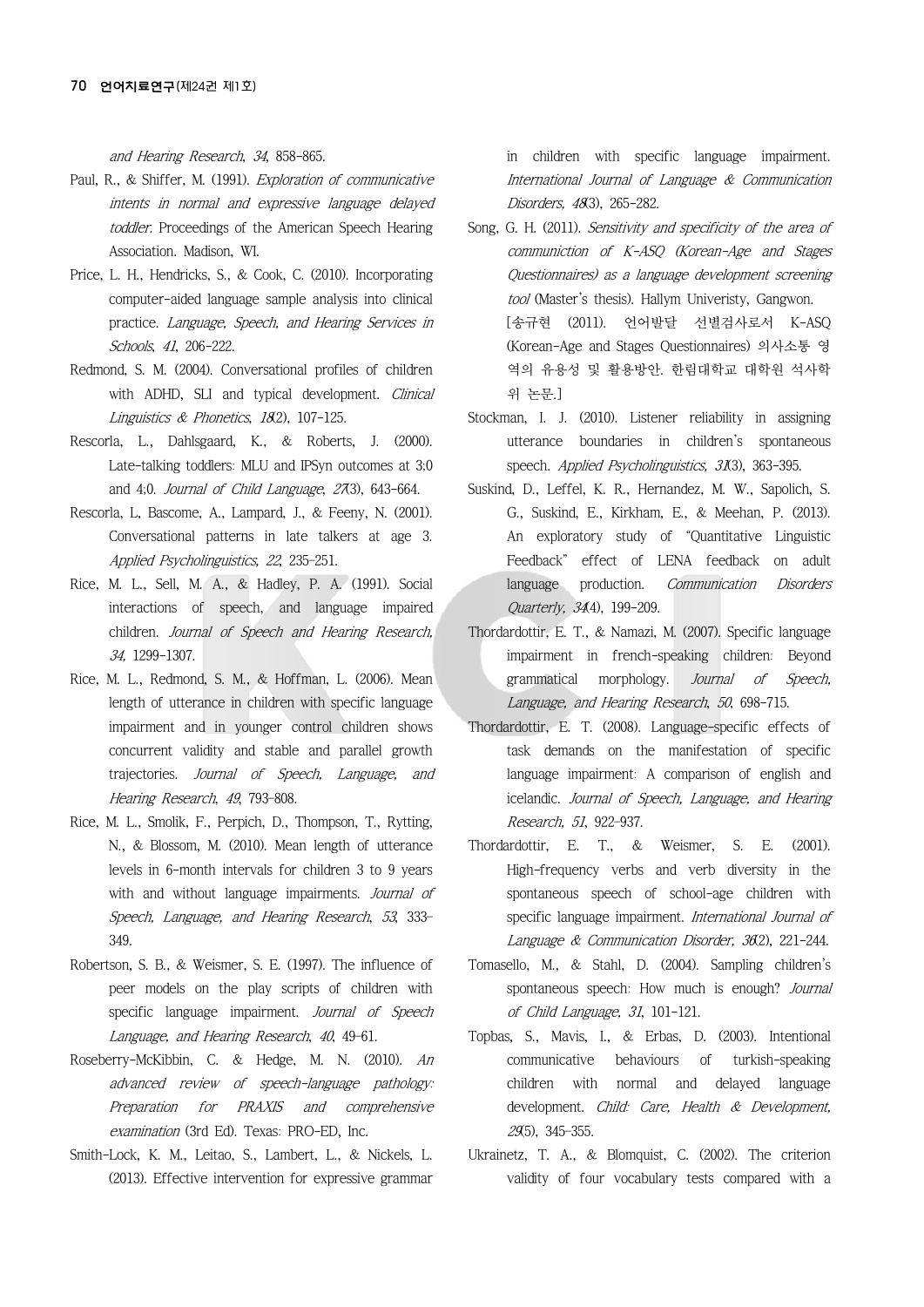language sample. Child Language Teaching and Therapy, 18, 59–78.

- VanDam, M., Ambrose, S. E., & Moeller, M. P. (2012). Quantity of parental language in the home environments of hard-of-hearing 2-year-olds. Journal of Deaf Studies and Deaf Education, 174), 402-420.
- Warlaumont, A. S., Oller, D. K., Dale, R., Richards, J. A., Gilkerson, J., & Xu, D. (2010). *Vocal interaction* dynamics of children with and without autism. In Proceedings of the 32nd Annual Conference of the Cognitive Science Society. Austin, TX.
- Watkins, R. V., Kelly, D. J., Harbers, H. M., & Hollis, W. (1995). Measuring children's lexical diversity differentiating typical and impaired language learners. Journal of Speech, Language, and Hearing Research, 38, 1349-1355.
- Wong, A. M. Y., Klee, T., Stokes, S. F., Fletcher, P., & Leonard, L. B. (2010). Differentiating cantonese-speaking preschool children with and

without SLI using MLU and lexical diversity (D). Journal of Speech, Language, and Hearing Research, 53, 794–799.

- Van Balkom, H., Verhoeven, L., & Van Weerdenburg, M. (2010). Conversational behaviour of children with developmental language delay and their caretakers. International Journal of Language & Communication Disorders, 45(3), 295-319.
- Yoon, J. Y., Jang, H. Y., & Park, S. J. (2014). Comparison of noun and verb use between normal developing children and children with intellectual disability: Through analyses of picture naming tasks and the variety of vocabulary. The Korean Journal of Early Childhood Special Education, 14(1), 31-44.

[윤지연, 장한영, 박성지 (2014). 그림이름대기 과제와 자발화분석에서의 어휘다양도 분석을 통한 일반 아동 과 지적장애아동의 명사 및 동사 표현어휘력 비교. 유아특수교육연구, 14(1), 31-44.]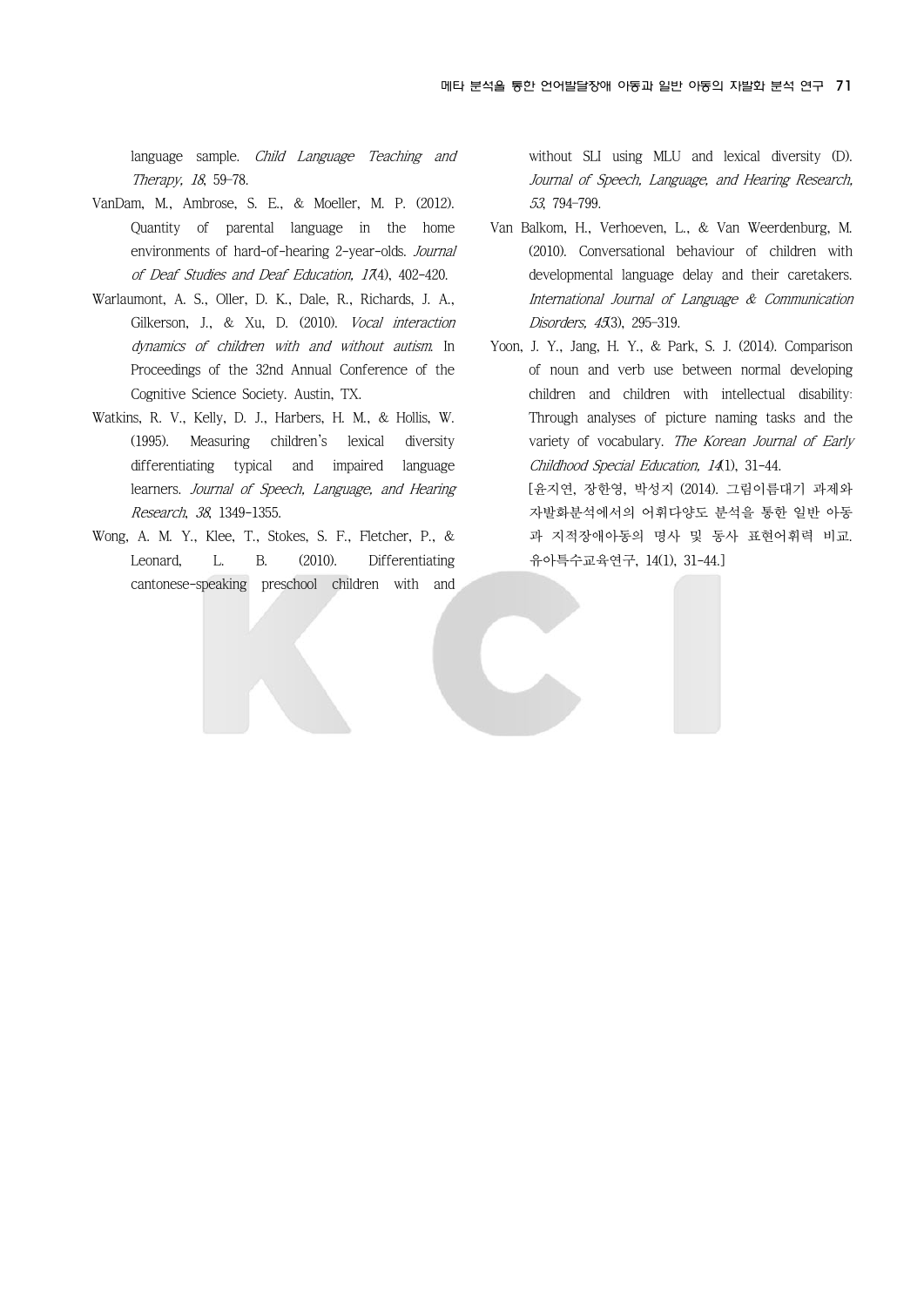### 부록 1. 연구대상요약

|                                 |       |            |                 | 실험집단                        |            | 통제집단             |                                |  |  |
|---------------------------------|-------|------------|-----------------|-----------------------------|------------|------------------|--------------------------------|--|--|
| 연구                              | 측정언어· | 연구대상       | N               | 평균연령                        | 연구대상       | N                | 평균연령                           |  |  |
| Brinton et al. (1997)           | 영어    | <b>SLI</b> | $10\,$          | $6;4-7;4yrs$                | CA         | $10$             | $6;4-7;4yrs$                   |  |  |
| Grinstead et al. (2013)         | 스페인어  | <b>SLI</b> | 26              | 28m                         | TD         | 29               | 63m                            |  |  |
| Hewitta et al. (2005)           | 영어    | SLI        | 27              | 6yrs                        | ${\rm ND}$ | 27               | 6yrs                           |  |  |
| 황보명 (2008)                      | 한국어   | П          | $10\,$          | 62.7m                       | TD         | $10\,$           | 31m                            |  |  |
| Ingram & Morehead (2002)        |       | П          | $6\,$           | 5;10yrs                     | TD         | $6\phantom{.}6$  | 2:3yrs                         |  |  |
| Johnston (2001)                 | 영어    | <b>SLI</b> | 23              | $4 - 6yrs$                  | NL         | 24               | $2-4yrs$                       |  |  |
| Klee et al. (2004)              | 광둥어   | <b>SLI</b> | $15\,$          | 56.4m                       | CA         | 15               | 56.87m                         |  |  |
| 이희정, 김영태 (1999)                 | 한국어   | LD         | $15\,$          | $4 - 6yrs$                  | CA         | 15               | $4 - 6yrs$                     |  |  |
| 이윤경, 이효주 (2013)                 | 한국어   | LD         | $10$            | 24.1m                       | CA         | $10$             | 24.8m                          |  |  |
| Leonard et al. (1999)           | 영어    | <b>SLI</b> | 50              | 55.72m                      | ND         | 68               | 44.12m                         |  |  |
| MacRoy-Higgins & Kaufman (2012) | 영어    | LT         | $10$            | 23m                         | TD         | $11\,$           | 23:4m                          |  |  |
| Owen & Leonard (2002)           | 영어    | <b>SLI</b> | 41              | 62.02m                      | ND         | 78               | 47.05m                         |  |  |
| Redmond (2004)                  | 영어    | SЫ         | $10\,$          | 79 <sub>m</sub>             | TD         | 13               | 79 <sub>m</sub>                |  |  |
| Rescorla et al. (2000)          | 영어    | LT         | 34              | 4yrs                        | ND         | 16               | 4yrs                           |  |  |
| Rice et al. (2010)              | 영어    | SLI        | $54\,$          | $4;0 - 4;5yrs$              | CA         | 49               | $4;0 - 4;5$ yrs                |  |  |
| Rice et al. (2006)              | 영어    | <b>SLI</b> | 39              | 5;0yrs                      | TD         | 45               | 5;0yrs                         |  |  |
| Rice et al. (1991)              | 영어    | <b>SLI</b> | $6\phantom{.}6$ |                             | ND         | $\boldsymbol{9}$ |                                |  |  |
| Thordardottir (2008)            | 영어    | <b>SLI</b> | $\overline{9}$  | 9;9yrs                      | NL         | 11               | 9;9yrs                         |  |  |
| Thordardottir et al. (2011)     | 프랑스어  | PLI        | $14\,$          | 61.4m                       | TD         | 78               | 58.9m                          |  |  |
| Thordardottir & Namazi (2007)   | 프랑스어  | SLI        | 12              | $3;11$ yrs                  | NL         | 12               | $3:11$ yrs                     |  |  |
| Thordardottir & Weismer (2001)  | 영어    | <b>SLI</b> | $50\,$          | 93.62m                      | NL         | 50               | 92.96m                         |  |  |
| Wong et al. (2010)              | 광둥어   | SЦ         | 15              | 55.27m                      | TD         | 14               | 55.71m                         |  |  |
| Rescorla et al. (2001)          |       | LT         | $32\,$          | 36m                         | CA         | 21               | 36m                            |  |  |
| Liiva & Cleave (2005)           | 영어    | <b>SLI</b> | $10\,$          | $6;8-8;6m$                  | TD         | 13               |                                |  |  |
| Ooi & Wong (2012).              | 영어    | SLI        | 9               | $3;8-5;11$ yrs              | NL         | $\boldsymbol{9}$ | age-matched<br>$(\pm 1$ month) |  |  |
| Topbas et al. (2003)            | 터키어   | LD         | 8               | 24, 25-29 and<br>$30 - 36m$ | NL         | 8                | 13-15, 15-18 and<br>$18 - 24m$ |  |  |
| Van Balkom et al. (2010)        |       | DLD        | 12              | $2-3yrs$                    | NL         | $\,6$            | $2-3yrs$                       |  |  |

SLI=specific language impairment; LI=language impairment; LT=late talker; LD=language delayed; DLD=developmental language delayed; NL=normal language development; TD=typical developing; CA=chronical age matched; ND=normal developing; m=months; yrs=years.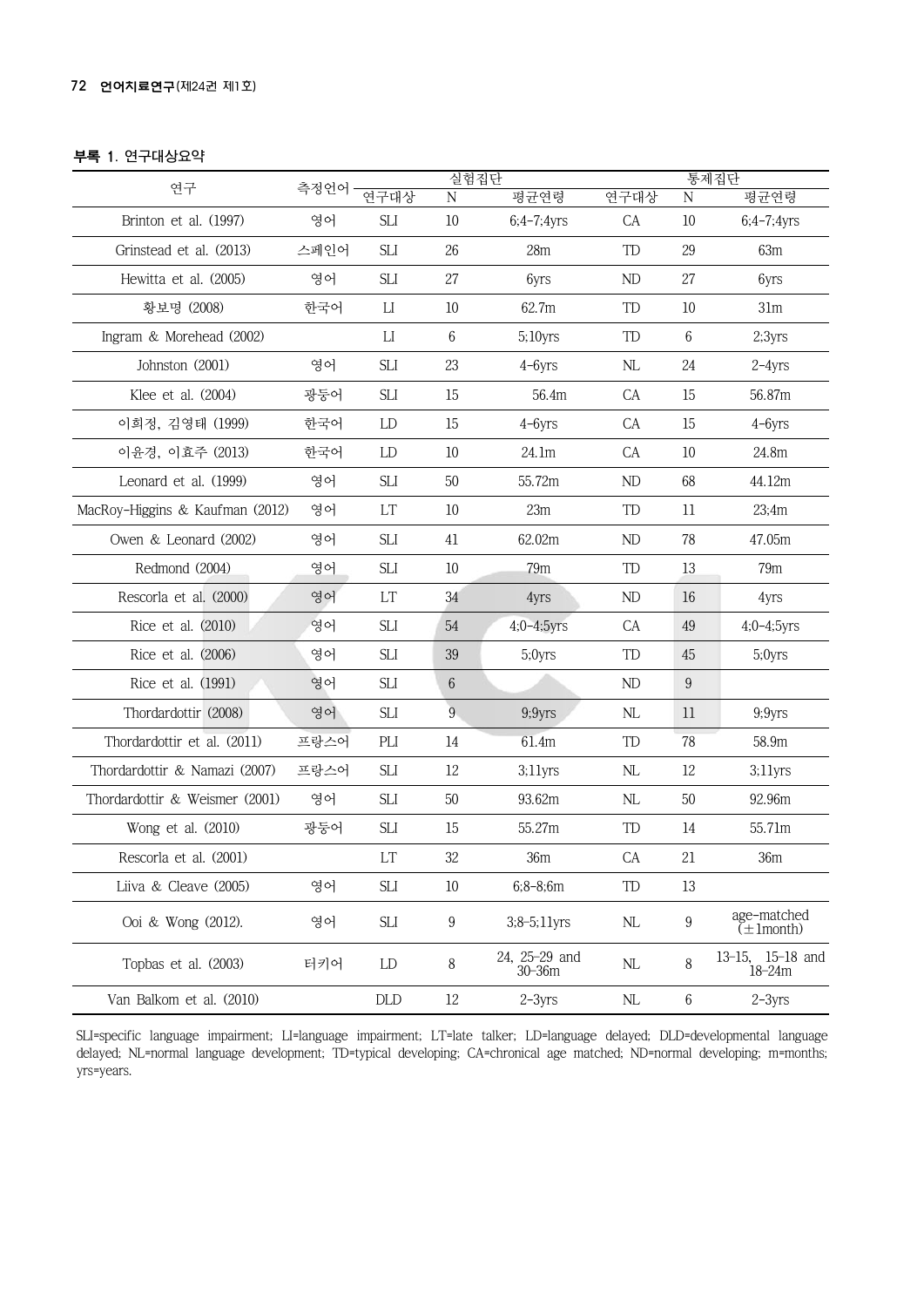## 부록 2. 측정항목요약

|                                 |                                                     | 실험집단     |          | 통제집단     |                  |  |  |
|---------------------------------|-----------------------------------------------------|----------|----------|----------|------------------|--|--|
| 연구                              | 측정항목                                                | 통계수치(M)  | 통계수치(SD) | 통계수치(M)  | 통계수치(SD)         |  |  |
| Brinton et al. (1997)           | TNU                                                 | 86.2     | 69.3     | 41.1     | 45.4             |  |  |
|                                 | <b>NDW</b>                                          | 128.5833 | 26.5934  | 192.1667 | 55.711           |  |  |
|                                 | <b>MLUw</b>                                         | 2.8853   | 0.7385   | 5.4014   | 1.7001           |  |  |
| Grinstead et al. (2013)         | MLUvp                                               | 2.7196   | 0.7005   | 4.8329   | 1.7071           |  |  |
|                                 | <b>MLUm</b>                                         | 3.6247   | 1.002    | 6.9121   | 2.5042           |  |  |
|                                 | <b>MLTU</b>                                         | 3.7938   | 0.8919   | 5.3921   | 0.9972           |  |  |
|                                 | <b>NDW</b>                                          | 122.7    | 20.1     | 137.8    | 15.2             |  |  |
| Hewitta et al. (2005)           | <b>MLUm</b>                                         | 5.82     | 1.32     | 6.86     | 0.74             |  |  |
|                                 | TNU                                                 | 98       | 30.3     | 105      | 33.9             |  |  |
|                                 | 요구하기                                                | 27.9     | 10.91    | 19.5     | 6.9              |  |  |
|                                 | 단정하기                                                | 24.3     | 8.26     | 25.7     | 5.51             |  |  |
|                                 | 응답하기                                                | 8.4      | 4.27     | 10.4     | 4.06             |  |  |
| 황보명 (2008)                      | 표현하기                                                | 0.3      | 0.95     | 1.4      | 1.71             |  |  |
|                                 | 조정하기                                                | 2.9      | 3.63     | 3.4      | 2.12             |  |  |
|                                 | 경쟁하기                                                | 6.3      | 4.81     | 10.69    | 5.19             |  |  |
|                                 | <b>MLUw</b>                                         | 2.73     | 0.72     | 3.02     | 0.46             |  |  |
| Ingram & Morehead (2002)        | <b>MLUm</b>                                         | 3.02     | 0.08     | 3.22     | 0.55             |  |  |
|                                 | M&I                                                 | 3.12     | 0.53     | 3.11     | 0.52             |  |  |
|                                 | TNU                                                 | 230.4    | 56.9     | 250.3    | 54.3             |  |  |
| Johnston (2001)                 | <b>MLUm</b>                                         | 3.73     | 0.9      | 4.38     | 0.92             |  |  |
|                                 | MLU                                                 | 2.64     | 0.85     | 4.65     | 1.33             |  |  |
|                                 | ${\mathbb D}$                                       | 48.2     | 8.69     | 72.26    | 12.53            |  |  |
| Klee et al. (2004)              | <b>NDW</b>                                          | 126.47   | 21.65    | 217.73   | 42.06            |  |  |
|                                 | <b>TNW</b>                                          | 378.67   | 102.63   | 883.27   | 333.39           |  |  |
|                                 | <b>MLUw</b>                                         | 2.09     | 0.31     | 3.42     | 0.5              |  |  |
|                                 | MLUm                                                | 3.25     | 0.63     | 5.66     | 0.83             |  |  |
| 이희정, 김영태 (1999)                 | <b>MSLw</b>                                         | 2.47     | 1.04     | 3.85     | 0.6              |  |  |
|                                 | <b>MSLm</b>                                         | 3.79     | 0.69     | 6.3      | 0.7              |  |  |
|                                 | 대화차례주고받기                                            | 145.1    | 33.81    | 154.4    | 38.36            |  |  |
| 이윤경, 이효주 (2013)                 | 개시                                                  | 0.77     | 1.35     | 1.32     | 1.54             |  |  |
|                                 | MLU                                                 | 3.16     | 0.85     | 4.58     | $\overline{1.2}$ |  |  |
| Leonard et al. (1999)           | TNU                                                 | 550.5    | 351.22   | 318.31   | 306.92           |  |  |
|                                 | D                                                   | 110.84   | 28.87    | 138.15   | 34.06            |  |  |
| MacRoy-Higgins & Kaufman (2012) | Pragmatic function                                  | 4.7      | 1.2      | 5.9      | 1                |  |  |
|                                 | D                                                   | 57.03    | 11.98    | 54.4     | 14.35            |  |  |
| Owen & Leonard (2002)           | <b>NDW</b>                                          | 161.56   | 17.33    | 100.37   | 13.58            |  |  |
|                                 | <b>NDW-100</b>                                      | 129.6    | 25       | 159.46   | 22               |  |  |
| Redmond (2004)                  | MLU                                                 | 4.07     | 0.82     | 4.81     | 0.61             |  |  |
| Rescorla et al. (2000)          | MLU                                                 | 3.78     | 0.7      | 4.66     | 0.9              |  |  |
|                                 | TNU                                                 | 282.06   | 93.8     | 282.6    | 75.3             |  |  |
| Rice et al. (2010)              | <b>MLUw</b>                                         | 3.31     | 0.7      | 4.1      | 0.65             |  |  |
|                                 | MLUm                                                | 3.64     | 0.8      | 4.57     | 0.76             |  |  |
|                                 | MLUm                                                | 3.49     | 0.56     | 3.25     | 0.83             |  |  |
| Rice et al. (2006)              | <b>MLUw</b>                                         | 3.23     | 0.48     | 4.06     | 0.79             |  |  |
|                                 | Total interaction                                   | 10.24    | 2.25     | 9.31     | 8.67             |  |  |
|                                 | Initiation                                          | 6.68     | 2.28     | 6.64     | 2.59             |  |  |
|                                 |                                                     |          |          |          |                  |  |  |
| Rice et al. (1991)              | Percentage of<br>responses in Multiword             | 56.6     | 8.6      | 65.7     | 10.1             |  |  |
|                                 | Percentage of<br>responses in<br>one-word&nonverbal | 43.4     | 8.6      | 34.3     | $10.7$           |  |  |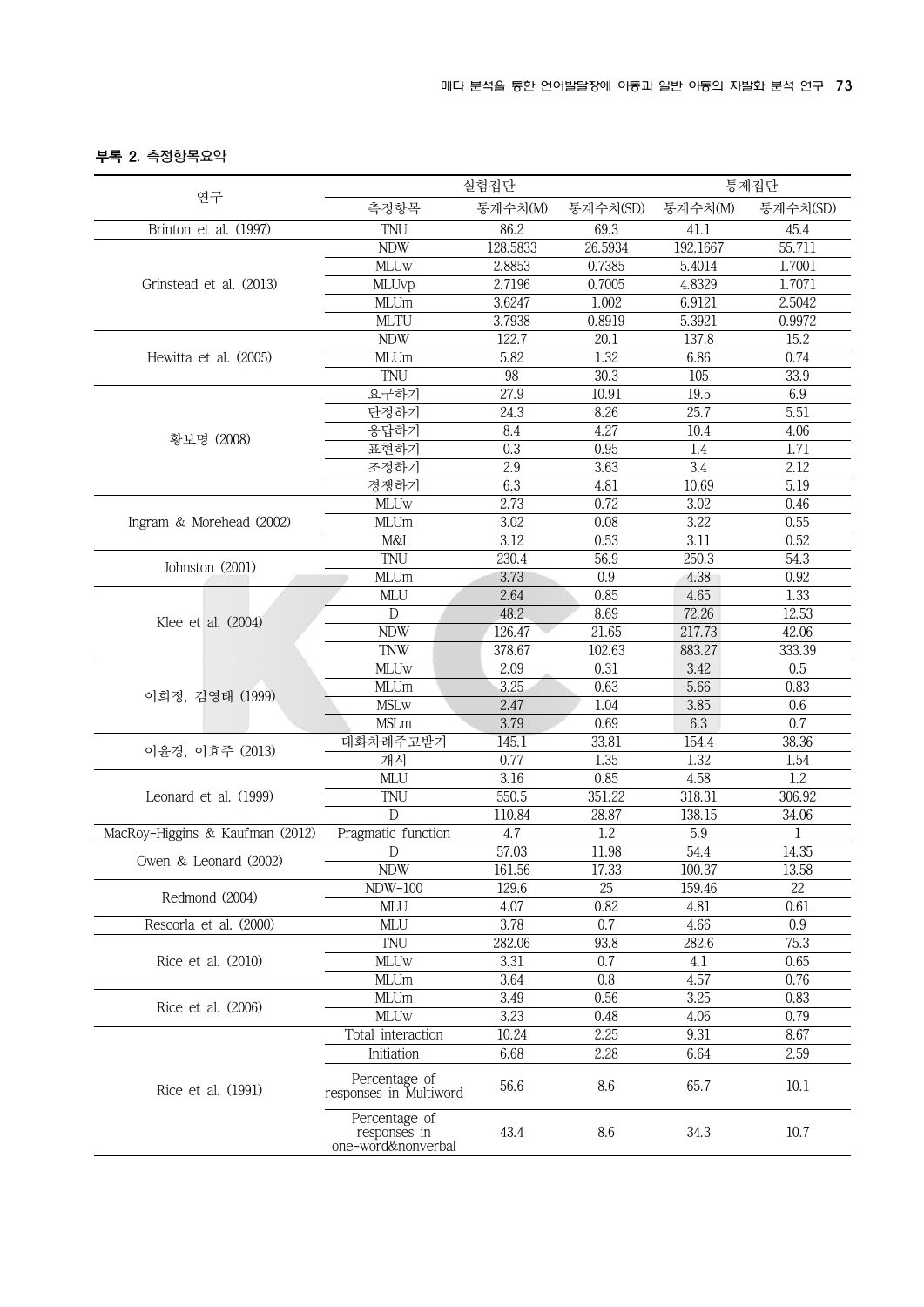| 연구                                |                              | 실험집단    |             |         |                 |  |  |  |
|-----------------------------------|------------------------------|---------|-------------|---------|-----------------|--|--|--|
|                                   | 측정항목                         | 통계수치(M) | 통계수치(SD)    | 통계수치(M) | 통계수치(SD)        |  |  |  |
|                                   | MLU                          | 5.34    | 1.6         | 6.67    | 1.5             |  |  |  |
| Thordardottir (2008)              | <b>MLUw</b>                  | 4.83    | 1.5         | 5.34    | $1.6\,$         |  |  |  |
| Thordardottir et al. (2011)       | <b>MLUw</b>                  | 3.47    | 0.88        | 5.87    | 2.12            |  |  |  |
|                                   | <b>MLUm</b>                  | 4.34    | 1.12        | 7.31    | 3.03            |  |  |  |
| Thordardottir & Namazi            | <b>MLUw</b>                  | 2.02    | 0.37        | 3.52    | 0.61            |  |  |  |
| (2007)                            | <b>MLUm</b>                  | 2.41    | 0.52        | 4.52    | 0.83            |  |  |  |
| Thordardottir & Weismer<br>(2001) | MLU                          | 7.18    | 2.24        | 9.32    | 1.94            |  |  |  |
|                                   | MLU                          | 3.38    | 0.75        | 4.33    | 0.71            |  |  |  |
| Wong et al. (2010)                | <b>TNW</b>                   | 576.8   | 154.8       | 796.29  | 134.42          |  |  |  |
|                                   | <b>NDW</b>                   | 142.4   | 32.53       | 193.98  | 31.98           |  |  |  |
|                                   | $\mathsf{D}$                 | 42.92   | 13.59       | 57.69   | 12.49           |  |  |  |
|                                   | Questions                    | 3.54    | 3.5         | 11.02   | 6.3             |  |  |  |
|                                   | Stantement                   | 27.83   | 13          | 44.99   | 14.3            |  |  |  |
| Rescorla et                       | Commands                     | 2.46    | 2.2         | 2.01    | 1.8             |  |  |  |
| al. (2001)                        | Answers                      | 44.37   | 13.7        | 29.55   | 13.1            |  |  |  |
|                                   | Reaction to commands         | 10.3    | 6.3         | 10.9    | 10 <sup>°</sup> |  |  |  |
|                                   | Fillers                      | 16.47   | 9.9         | 13.19   | 5.5             |  |  |  |
| Liiva & Cleave (2005)             | Initiation                   | 4:45    | 4:29        | 1:22    | 1:47            |  |  |  |
| Ooi & Wong (2012).                | D                            | 23.11   | 12.9        | 32.43   | 18.43           |  |  |  |
|                                   | <b>MLUw</b>                  |         | $p = 0.014$ |         |                 |  |  |  |
|                                   | Social interaction           |         | p<0.0047    |         |                 |  |  |  |
| Topbas et al. (2003)              | Joint attentional<br>gesture |         | p>.8785     |         |                 |  |  |  |
| Van Balkom et al. (2010)          | MLU                          |         | p<0.001     |         |                 |  |  |  |

TNU=total number of utterance; MLU=mean length of utterance; MLUm=mean length of utterance in morpheme; MLUw=Mean Length of Utterance in word; D=Lexical Diversity; NDW=Number of Different Words; CI=communicative intention.